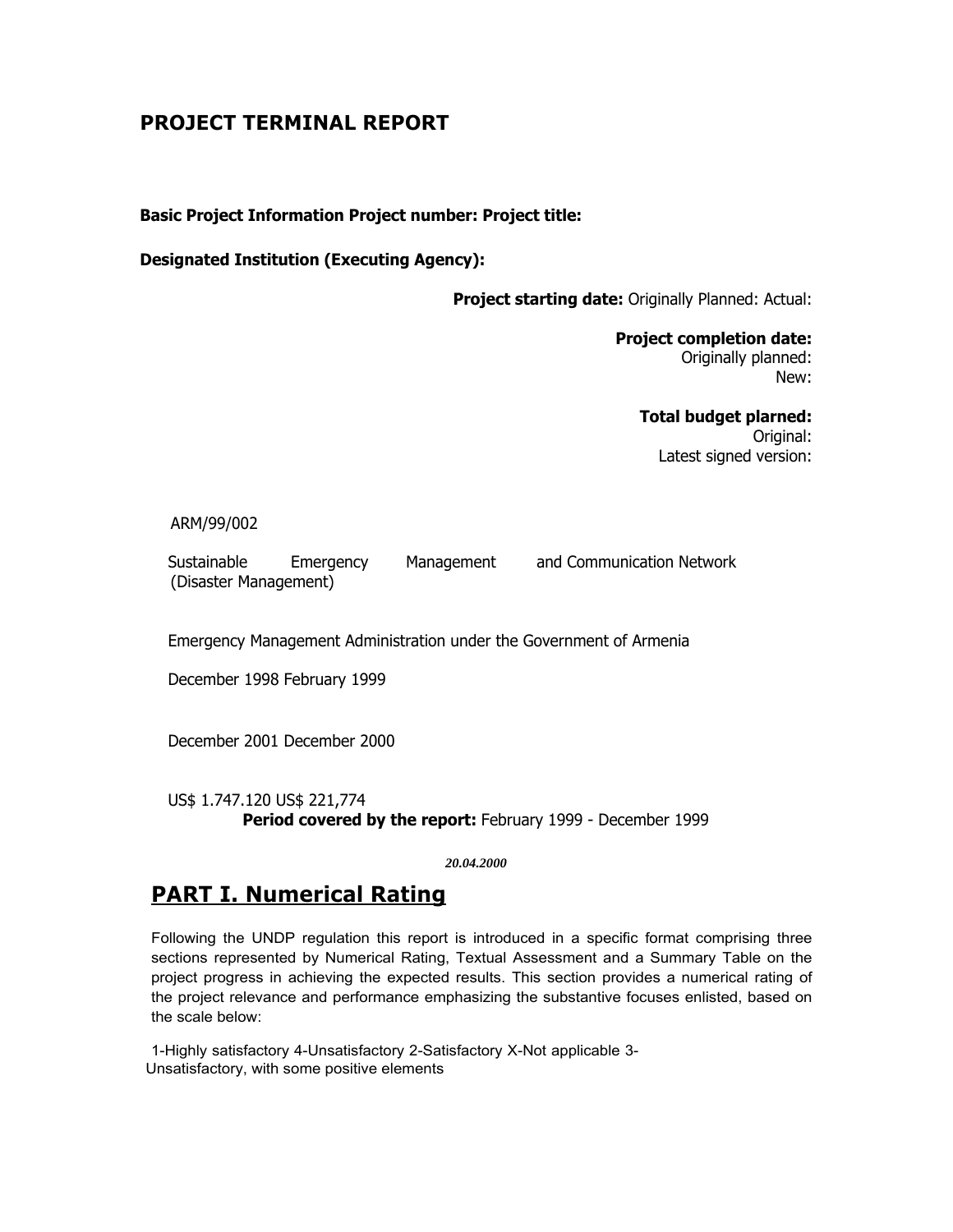| SUISTRATION COCUS                                                                                                                                                                 | Harpet<br>group(6) | Project<br>manager | Government |  |
|-----------------------------------------------------------------------------------------------------------------------------------------------------------------------------------|--------------------|--------------------|------------|--|
| A. RLLLVANCL                                                                                                                                                                      |                    |                    |            |  |
| 1. How relevant is the project to the<br>development priorities of the country?                                                                                                   |                    | 1                  |            |  |
| I How relevant is the project to the<br>promonan of sustainable human<br>development^ Indicate your rating on<br>the thematic focus which the project<br>was designed to address. |                    |                    |            |  |
| i a) Poverty eradication and sustainable<br>livelihoods                                                                                                                           |                    |                    |            |  |
| (b) Protection and regeneration of the<br>environment                                                                                                                             |                    | $\mathbf{1}$       |            |  |
| (c) Gender in development                                                                                                                                                         |                    |                    |            |  |
| (d) Promoting an enabling environment<br>for SHD, including governance                                                                                                            |                    |                    |            |  |
| 3. To what extent are appropriate<br>beneficiary groups being targeted by the<br>protect. based on the following<br>considerations'                                               |                    |                    |            |  |
| (a) Gender                                                                                                                                                                        |                    | 1<br>1             |            |  |
| (b) Socio-economic factor                                                                                                                                                         |                    |                    |            |  |
| (c) Geographic location                                                                                                                                                           |                    | $\mathbf{1}$       |            |  |
| 4 Given the objectives of the project, are<br>the appropriate institutions being                                                                                                  |                    |                    |            |  |

## *ARM/99/012 Disaster Management Project*

#### *page 2*

#### *20.04.2000*

#### **B. PERFORMANCE**

1 Using the following indicators rate the contribution of the outttuts to the achievement of the immediate objectives:

Immediate Objective I. To decrease the vulnerabilirs of population front natural and technological hazards and **resulting disasters.**

Outputs for Immediate *Objective* 1.

1.1. Output 1.1. Improved prediction of technological **hazards and** local natural hazards up to 75% of all occurring disasters.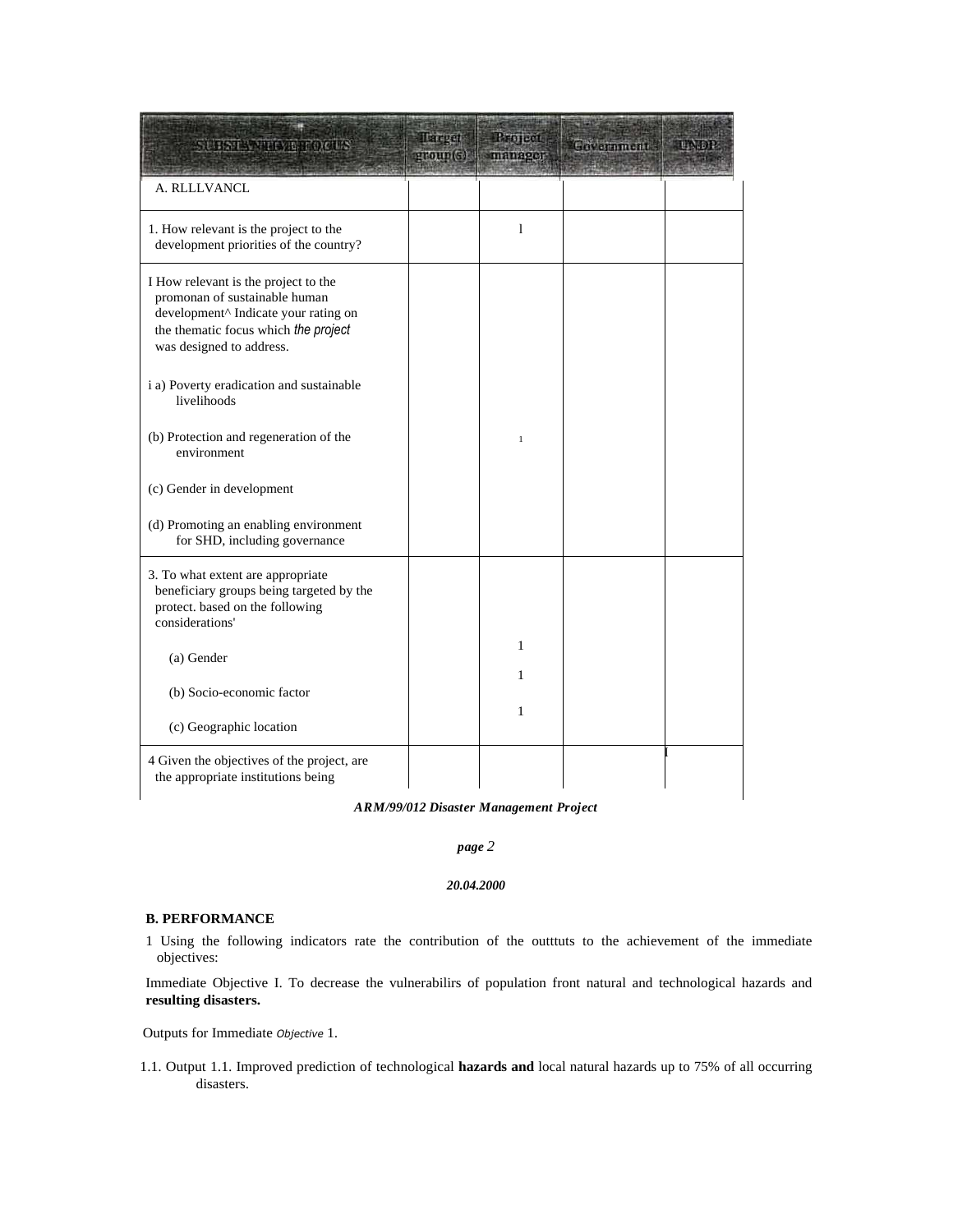1.1.1.Physical renovation of the existing hazard monitoring *system on the basis of NSSP* national multi parameter observation network.

- 1.1.2. Physical renovation of the existing system of data acquisition and analysis.
- 1.1.3. Physical renovation of communication network and purchase of equipment when necessary.
- 1.1.4. Update of the established database on different hazards and disasters.
- ! .1.5. Evaluation of disasters occurred within last ten years ii Lrcis=' if, identil•: the *i1fl* iLc; bctween ria2\_ira precursors and disaster events.
- 1.1.6. Development of software to support prediction of hazards and resulted disasters.

| <b>Immediate Objective 2. To assess</b><br>hazards and risks in Armenia. |  |   |  |  |
|--------------------------------------------------------------------------|--|---|--|--|
| Outputs for Immediate Objective 2.                                       |  |   |  |  |
| 2.1 Hazard and Risl, Malt.                                               |  | x |  |  |
| 2.1.1. Creation of Hazard and Risk                                       |  |   |  |  |

 $\mathbf{x}^\mathbf{j}$ i

<sup>1</sup>X-implementation of activities postponed till further receipt of funds. *ARM/99/012 Disaster*

## *Management Project*

X 1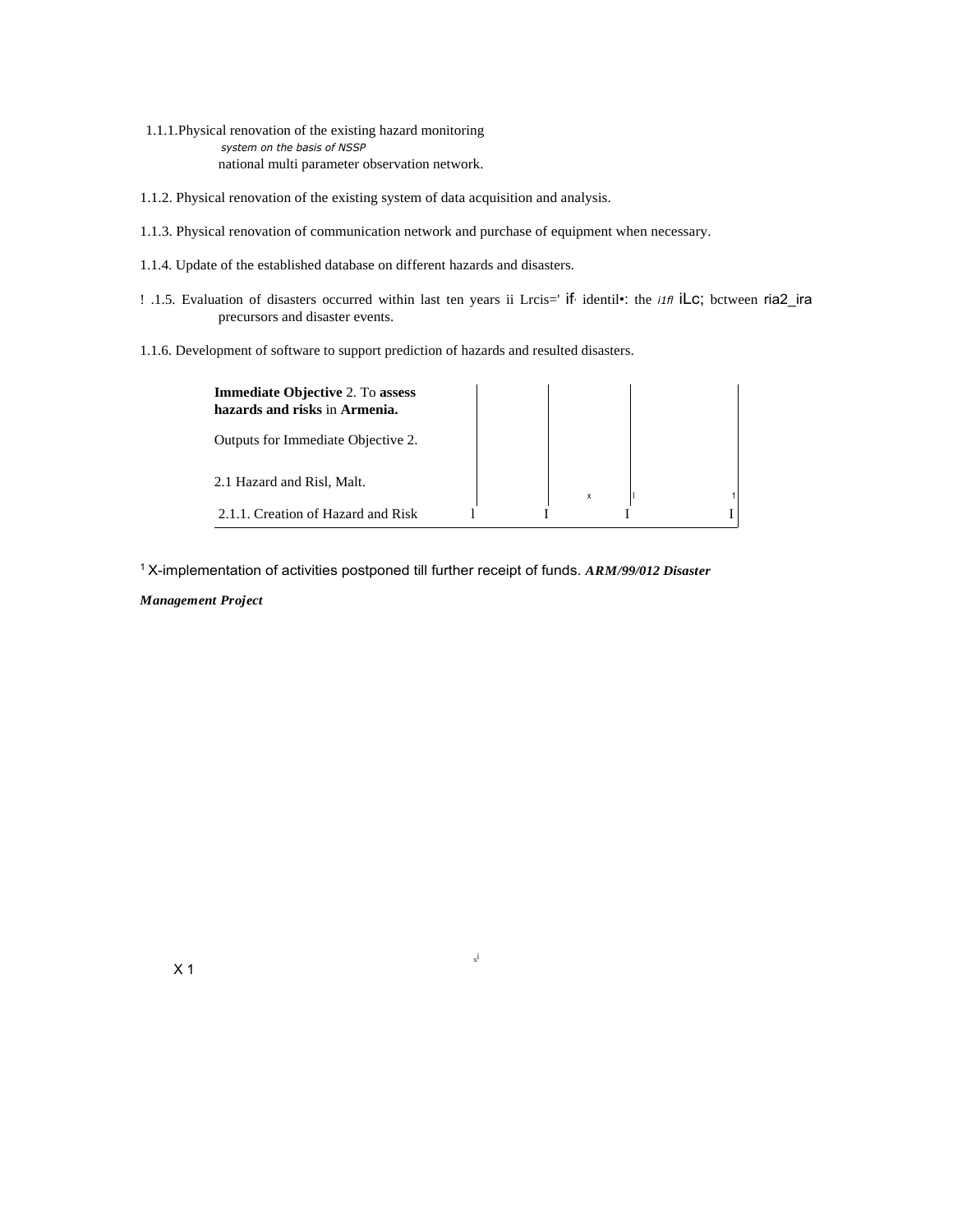*page 3*

I

*20.04.2000*

| database.                                          |   |  |
|----------------------------------------------------|---|--|
| 2.1.2. Development of software on the              |   |  |
| basis of GIS.                                      | X |  |
| 2.1.3. Hazard and Risk computation and<br>mapping. | X |  |
| 2.1.4. Production of maps on different             |   |  |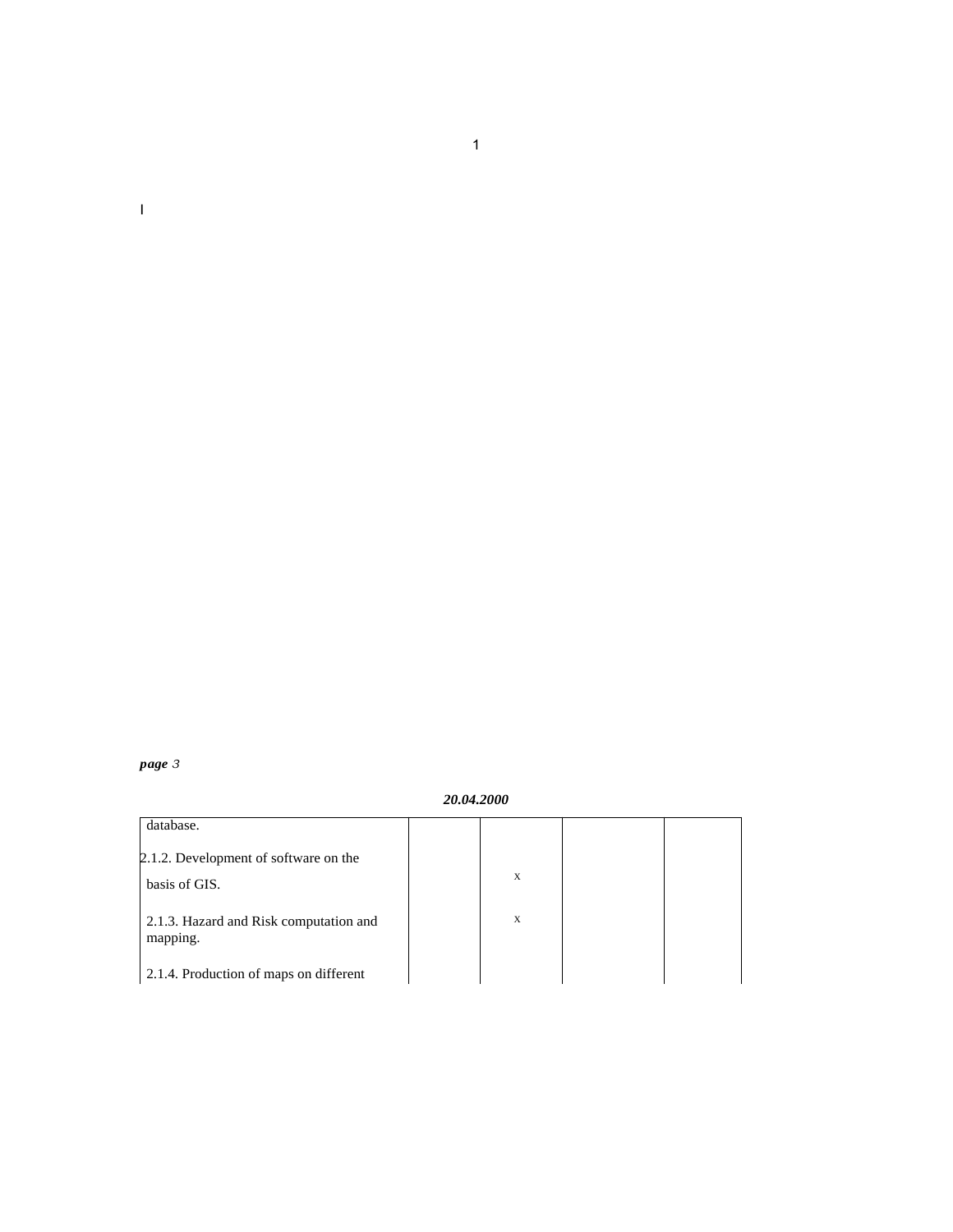|                                                                                                                                                                                                                                                                                                                                   | X |  |
|-----------------------------------------------------------------------------------------------------------------------------------------------------------------------------------------------------------------------------------------------------------------------------------------------------------------------------------|---|--|
| types of hazards and risks.                                                                                                                                                                                                                                                                                                       |   |  |
| Immediate Objective 3. To decrease<br>the risks and the impacts of future<br>disasters in Armenia by increased level<br>of preparedness, public awareness,<br>upgraded<br>warning<br>early<br>and<br>information exchange.                                                                                                        |   |  |
| Outputs for Immediate Objective 3.                                                                                                                                                                                                                                                                                                |   |  |
| 3.1 Established Center for Emergency<br>Situation Management and network of<br>Operational Information Collection.                                                                                                                                                                                                                |   |  |
| 3.1.1. Development of efficient tele/radio<br>communication<br>channel<br>for<br>operational information exchange<br>responsible<br>national<br>between<br>organizations<br>and<br>regions<br>experiencing<br>disasters<br>by<br>installation of new communication<br>hardware between all regions,<br>including Yerevan and most | 2 |  |
| disaster prone areas.                                                                                                                                                                                                                                                                                                             |   |  |
| 3.1.2. Application of new technologies to<br>support decision-making in case of<br>disaster using game theory and<br>preparing case studies for concrete<br>cases of possible disasters in<br>Armenia with<br>allocation<br>of<br>responsibilities<br>respective<br>to<br>national institutiony.                                  | 1 |  |
| 3.1.3. Establishment of emergency data<br>base on various types of risks,<br>present in Armenia.                                                                                                                                                                                                                                  | 1 |  |
| 3.1.4. Installation of local computer<br>network for EMA.                                                                                                                                                                                                                                                                         | 1 |  |
| 3.1.5. Installation of computer network to<br>link<br>with<br>EMA<br>sectoral<br>organizations, and EMA regional<br>structures.                                                                                                                                                                                                   | X |  |
| 3.1.6. Creation of Internet server and WEB<br>page for EMA.                                                                                                                                                                                                                                                                       | X |  |
| 3.2 Deployed early warning system for<br>different hazards in Armenia.<br>3.2.1. Upgrade the early warning system                                                                                                                                                                                                                 |   |  |

*ARM/99/012 Disaster Management Project*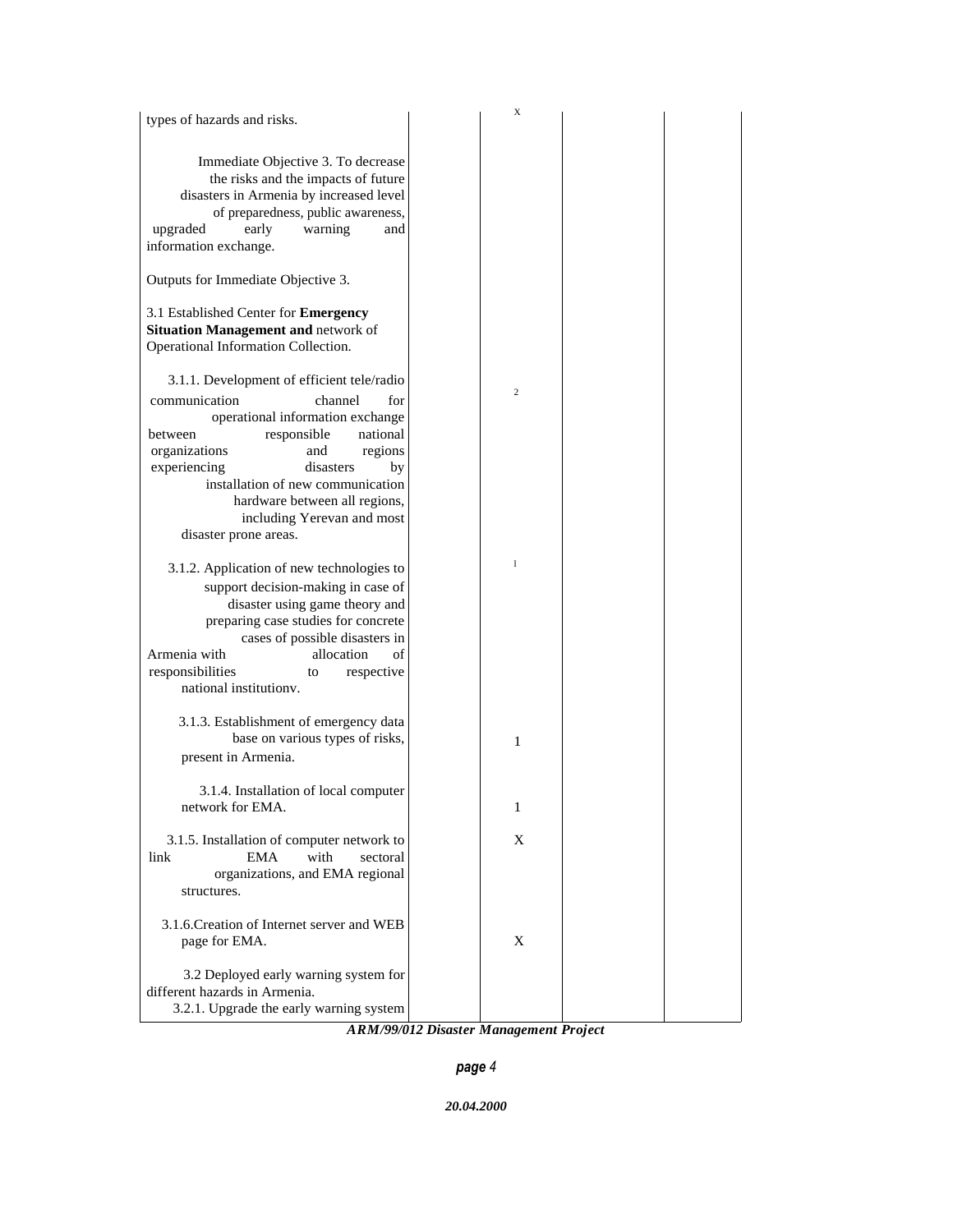| to the level where it can predict          |              |  |
|--------------------------------------------|--------------|--|
| strong earthquakes and other               | $\mathbf{1}$ |  |
| geological and<br>meteorological           |              |  |
| hazards by physical renovation,            |              |  |
| purchase of additional equipment           |              |  |
|                                            |              |  |
| where necessary and adequate               |              |  |
| training of respective personnel.          |              |  |
|                                            |              |  |
| 3.2.2. Physical renovation of the national |              |  |
| observation network of the NSSP            |              |  |
|                                            | X            |  |
| for use in early warning system.           |              |  |
|                                            |              |  |
| 3.2.3. Creation of software for the early  |              |  |
|                                            |              |  |
| warning.                                   | X            |  |
|                                            |              |  |
| 3.2.4. Installation of the alarm system    |              |  |
|                                            |              |  |
| network for early warning.                 |              |  |
|                                            | X            |  |
| 3.3. Decreased<br>vulnerability<br>of      |              |  |
| territories.                               |              |  |
|                                            |              |  |
| 3.3.1. Development of programmes to        |              |  |
| decrease vulnerability of territories      |              |  |
| from seismic hazard, landslides,           |              |  |
|                                            | 1            |  |
| rockfalls,<br>avalanches,<br>erosion       |              |  |
| processes and mud flows.                   |              |  |
|                                            |              |  |
| 3.3.2. Introduction<br>multisectoral<br>of |              |  |
| assessment system for the impact           |              |  |
|                                            |              |  |
| of natural and technological               | 1            |  |
| hazards on the environment with            |              |  |
| acquisition of necessary equipment         |              |  |
| and adequate training of respective        |              |  |
| personnel.                                 |              |  |
|                                            |              |  |
| 3.3.3. Elaboration of programmes on        |              |  |
| engineering protection of the city         |              |  |
| of Ijevan from dangerous mud               |              |  |
|                                            |              |  |
| flows.                                     | $\mathbf{1}$ |  |
|                                            |              |  |
|                                            |              |  |
| 3.3.4. Development and application of      |              |  |
| engineering activities to protect          |              |  |
|                                            | 1            |  |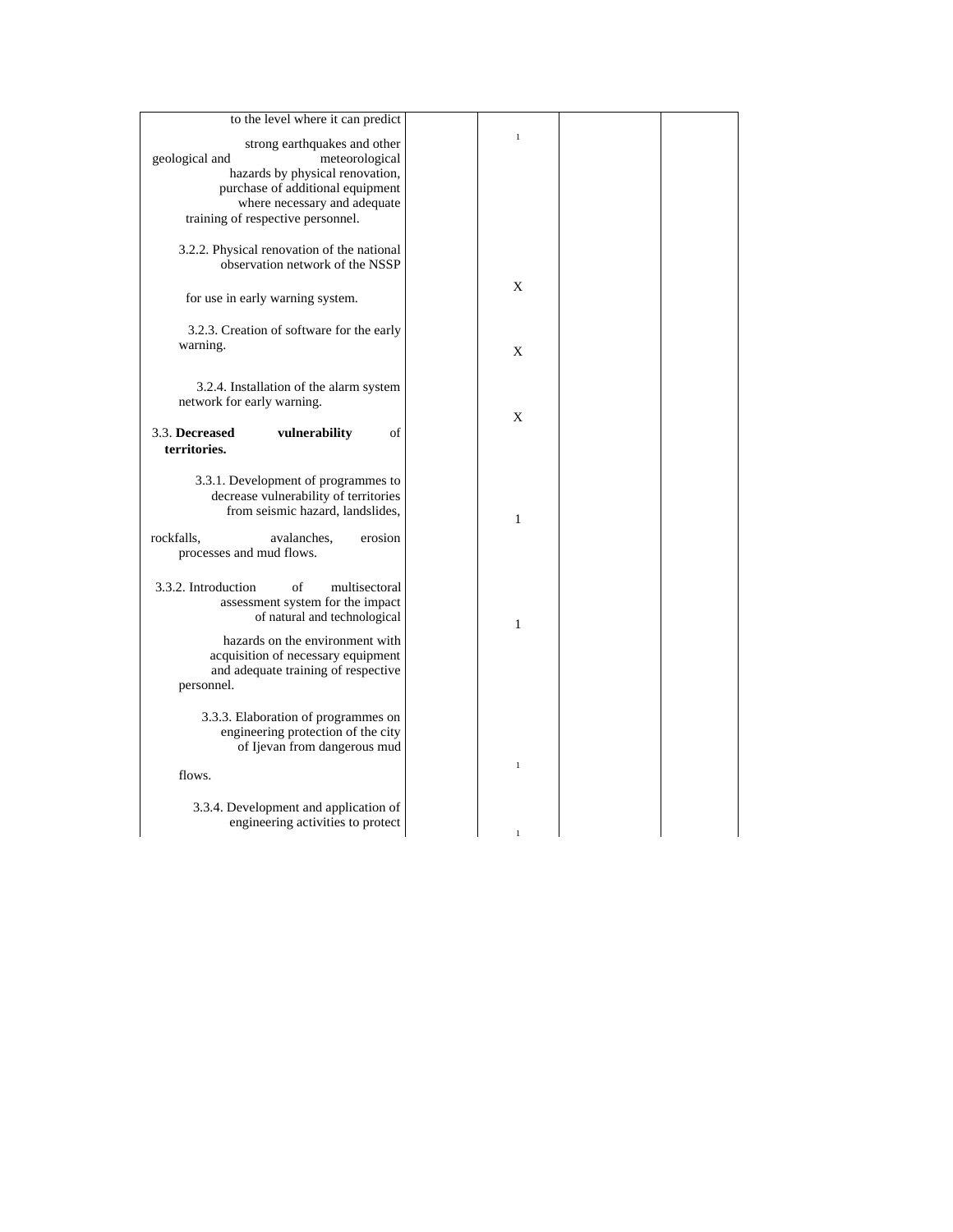| cities, residential and industrial<br>t:~eriitic_, transpuri networks And<br>lifeline services from dangerous |  |
|---------------------------------------------------------------------------------------------------------------|--|
| hydrological<br>geological<br>and                                                                             |  |
| processes with<br>purchase<br>of                                                                              |  |
| adequate equipment and training of                                                                            |  |
| respective personnel.                                                                                         |  |
|                                                                                                               |  |
| 3.4. Comprehensive public awareness                                                                           |  |
| programme focusing on the                                                                                     |  |
| involvement of general population                                                                             |  |
| in disaster response, preparedness                                                                            |  |
| and mitigation, including TV/Radio                                                                            |  |
| programmes, publications, posters.                                                                            |  |
| 3.4.1. Development and introduction of<br>training curricula for different                                    |  |
|                                                                                                               |  |
| population,<br>of<br>layers<br>using                                                                          |  |
|                                                                                                               |  |
| $t':n''rU$ rLt: of other '.oimetrLc: ; nc conditions.                                                         |  |

I **I I**

*ARM/99/012 Disaster Management Project*

I

*page 5*

| 3.4    | Training                               | of teachers   | and |
|--------|----------------------------------------|---------------|-----|
|        | educational                            | professionals |     |
|        | Disaster                               | preparedness  | in  |
|        | management.                            |               | and |
|        |                                        |               |     |
| 3.4.3. | Development                            | of "Emergency |     |
|        | Channel" TV                            | programme and |     |
|        | hroadcast on national and reulonal TVs |               |     |

creation of training videofims to be broadcast on national and reu!onal TVs

3.4.4 *Creation* of broadcasting of training radio programmes <sup>y</sup> for the population on the national and regional radio channels.

#### *20.04.2000*

*I*

*I* <sup>I</sup> *d*

*page 6*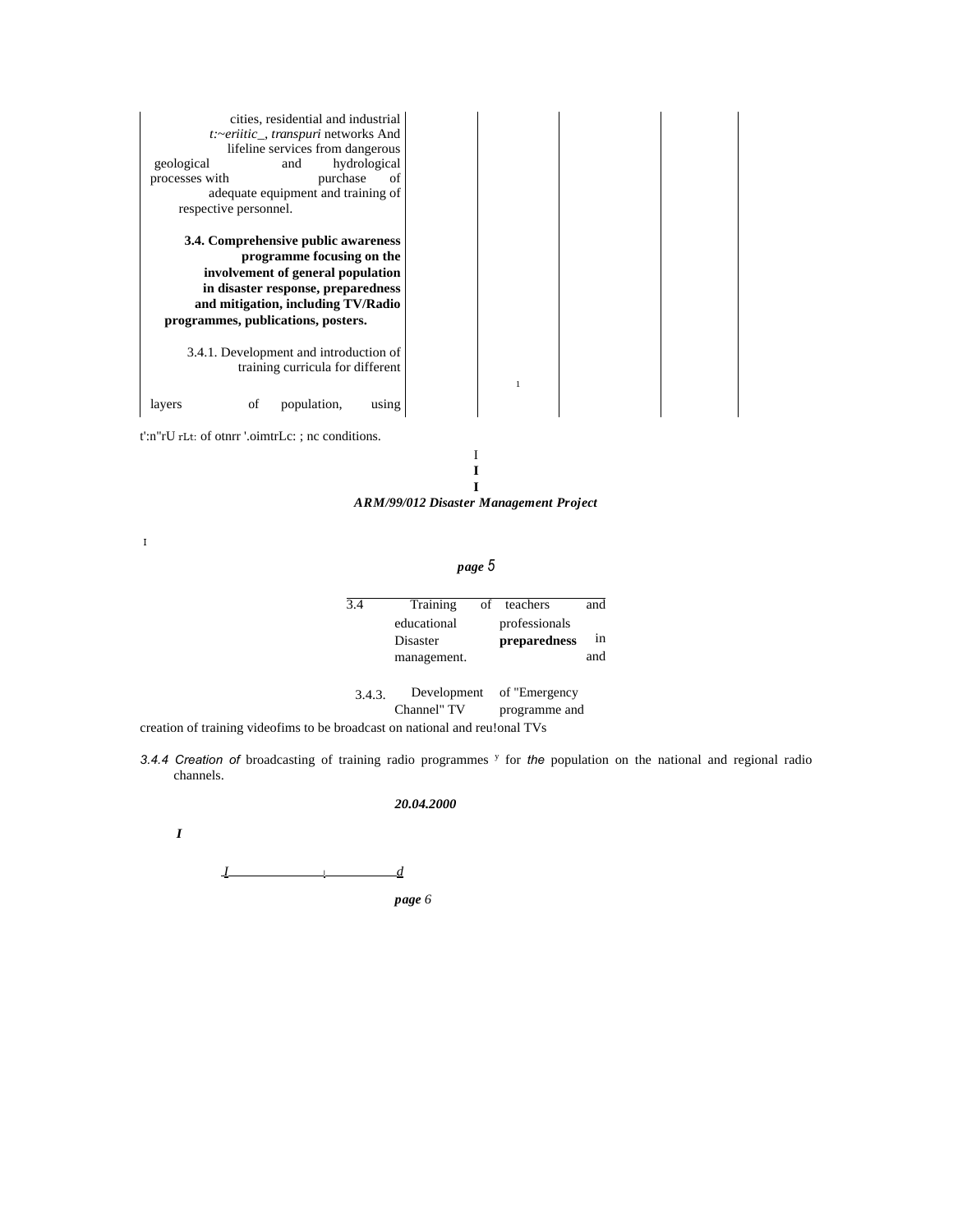#### **3.5. Comprehensive disaster management training programme for high/mid level government officials.**

- 3.5.1. Organization of training courses for the education/training of mid/high level government authorities in the area of risk management.
- 3.5.2. Creation of videofilms and reference book of legislative documents on disaster management and their use in training programmes.
- 3.5.3. Organization of training sessions in the form of exercises, analyzing specific emergency situations and providing for development of decision making procedures in disaster management.

#### *1*

#### **3.6. Improved medical preparedness.**

- 3.6.1. Installation of information management system for disaster medicine using experience of
- adequate systems in other countries and purchase of necessary equipment where needed.
- 3.6.2. Elaboration of legislative documents, regulating state system of forecasting and elimination of medical consequences of disasters.
- 3.6.3. Training of medical and nonmedical experts in extending medical assistance.
- 3.6.4. Assessment of possible medical needs in the event of major disaster by producing case tuJrc. !n .on~reft possibl disaster !r, ::rn!eru[:
- 3.6.5. Creation of mobile autonomous unit for extending sneciali: et!
	- !ssmU'W' ;71

zone with respective training and I

*2 I*

#### *X*

*X X*

#### *ARM/99/012 Disaster Management Project*

# 20.04.2000 purchase of necessary equipment

3.7. Capacitated Rapid Response forces on the basis of existing units and further increase of the level of their

preparedness,

- 3.7.1. Development of legislative and normative framework of formation of Rapid Response forces with adequate training of respective personnel.
- 3.7.2. Development of guidelines and manuals on the coordination of Rapid Response Forces in disasters.
- 3.".3. Physical renovation of training facilities of RRF and their reequipment with modern communication hardware.
- 3.7.4. Regular training programmes for RRr.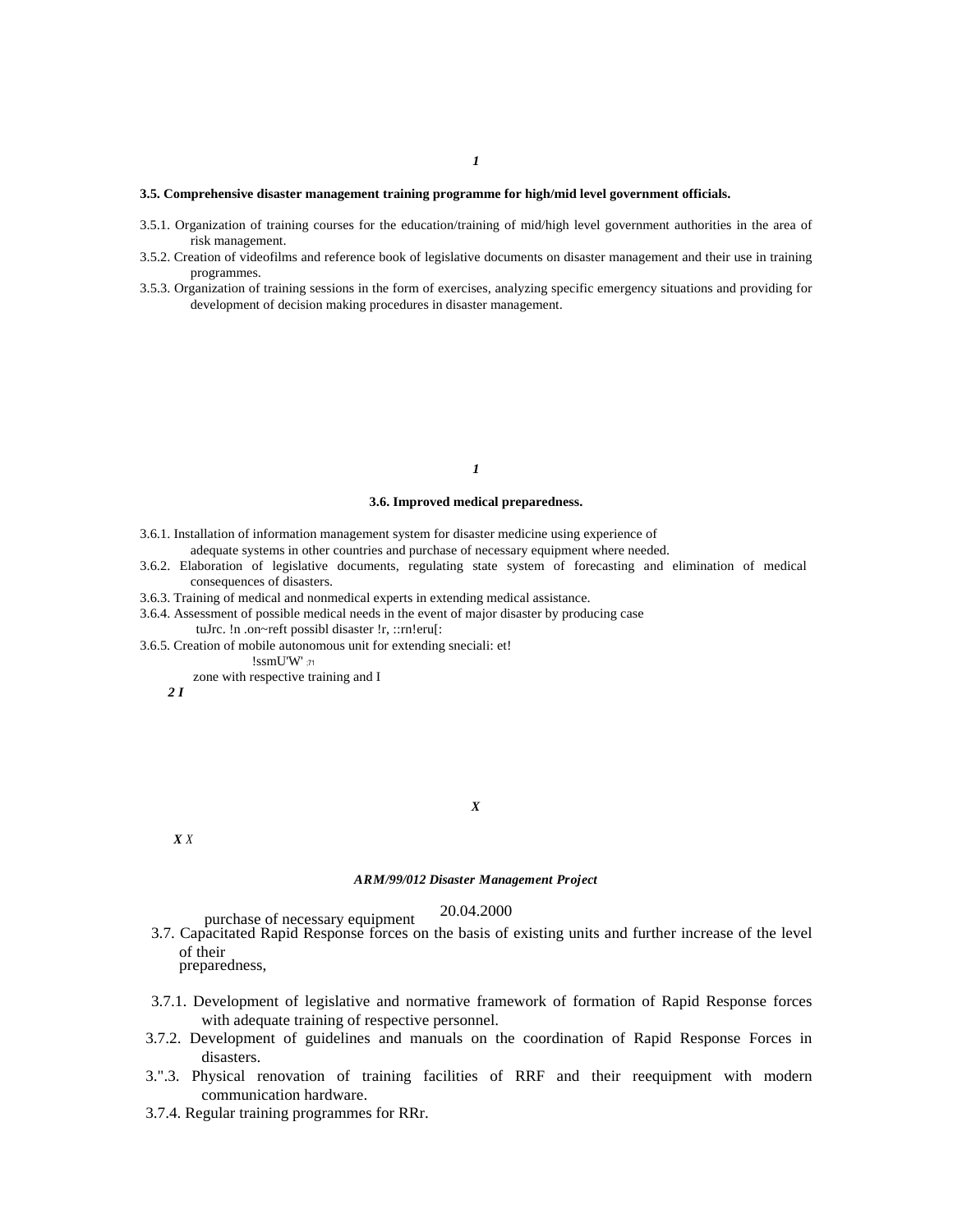3.8. Functioning network of mobile search and rescue teams.

- 3.8.1. Development of a programme of coordination center of search and rescue teams by using successful examples from other countries.
- 3.8.2. Development and application of normative and legislative documents framing the operation of search and rescue teams with training of S&R teams.
- 3.8.3. Purchase of communication hardware and ammunition for S&R teams.
- 3.8.4. Elaboration and implementation of a specific training programme for rescuers.
- 3.9 Disaster insurance structure with limited capacity.
- 3.9.1. Research on disaster insurance nractlce~ in advanced count rle and elahoratlon of normirrv and legislative documents framing disaster insurance structure in Armenia
- 3.9.2. Elaboration of disaster insurance concept
- 3.9.3 Establishment of disaster insurance database.

# **XHAVXA**<br>XHAVXA

3.10. Developed package of measures discouraging people to migrate from disaster affected areas.

!li.! I.)eVClLrnrr°n) n1 r7rO'rr-::rnn1:: r,. rennet Vtllrir tat)illf'. 471 t rrltor]n', anc settlements in disaster prone areas.

ARM/99/012 Disaster Management Project page 7 *20.04.2000*

| 3.10.2. Development of programmes to<br>protect lifelines services in disaster prone | X |  |
|--------------------------------------------------------------------------------------|---|--|
| areas.                                                                               |   |  |
| 3.10.3. Elaboration of legislative and                                               | X |  |
| normative<br>documents<br>$_{\rm on}$                                                |   |  |
| mechanisms of subsidies and tax<br>preferences for temporarily                       | X |  |
| displaced persons to attract them<br>to return to their initial<br>settlements.      |   |  |
| 3.10.4. Establishment<br>of electronic                                               |   |  |
| information network between all                                                      |   |  |
| disaster/migration<br>related<br>institutions.                                       |   |  |
|                                                                                      |   |  |
|                                                                                      |   |  |
|                                                                                      |   |  |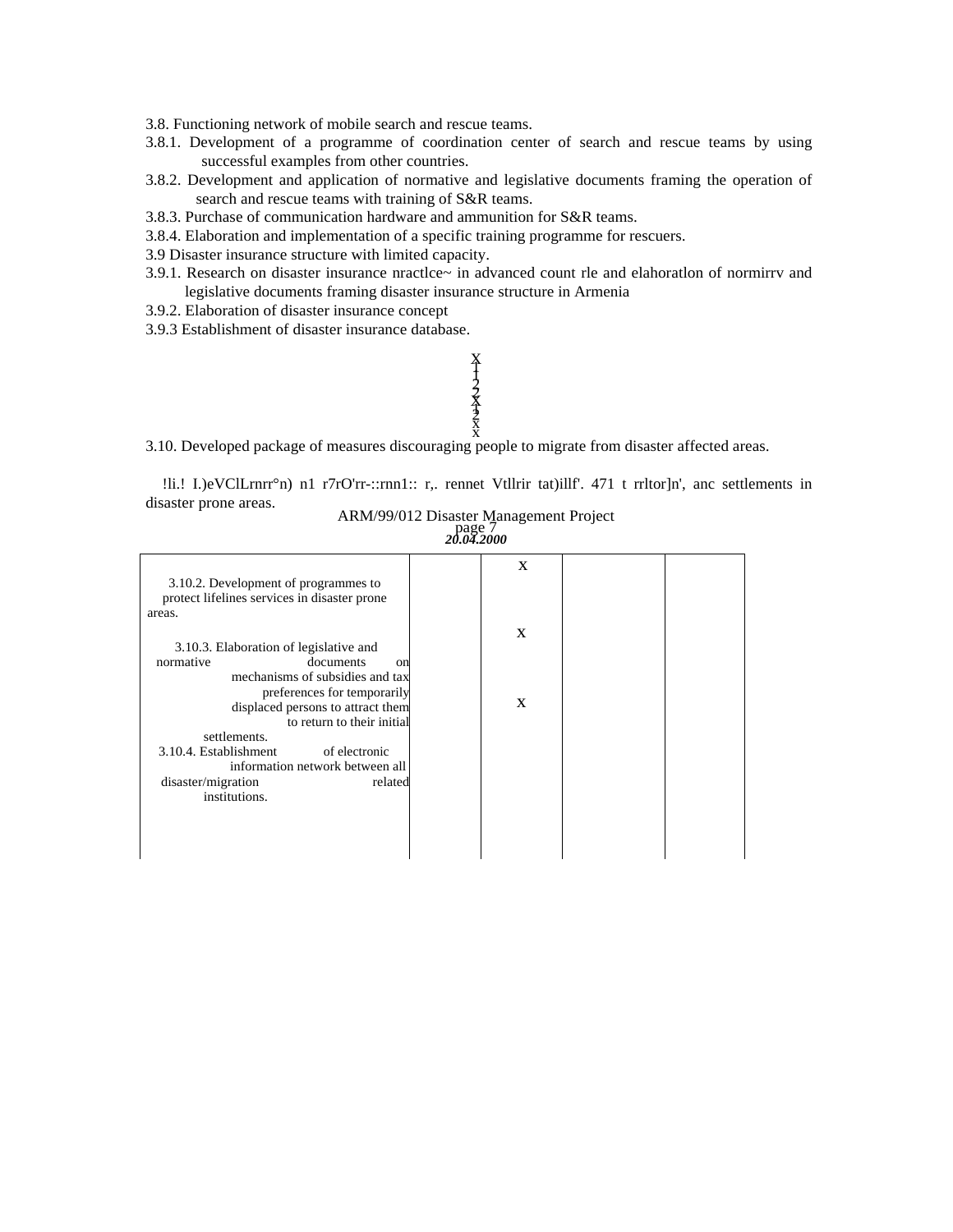| 3.11. Reduced<br>socio-psychological<br>affected<br>vulnerability<br>of<br>population and aid workers.                          |        | $\mathbf{x}$   |   |              |
|---------------------------------------------------------------------------------------------------------------------------------|--------|----------------|---|--------------|
| 3.11.1. Analysis of data from international<br>sources in psycho-social vulnerability of<br>population in disasters.            |        |                |   |              |
| 3.11.2. Systematization of data collection<br>and analysis by purchase of adequate<br>equipment.                                |        | $\mathbf X$    |   |              |
| 3.11.3. Development of training manual<br>on reduction of psycho-social<br>vulnerability<br>and<br>stress<br>overcoming.        |        | $\mathbf{X}$   |   |              |
| 3.11.4. Training of aid workers on the<br>reduction<br>of<br>vulnerability<br>before, in the course and after<br>the disasters. |        | $\mathbf{X}$   |   |              |
|                                                                                                                                 |        | X              |   |              |
|                                                                                                                                 |        |                |   |              |
| 2. Rate the production of target outputs.                                                                                       |        | $\overline{c}$ |   |              |
| 3. Are the management arrangements of<br>the project appropriate?                                                               |        |                |   |              |
| 4. Are project resources (financial,<br>physical and manpowert adequate in<br>terms of:                                         |        |                |   |              |
| (a) quantity"                                                                                                                   |        |                |   |              |
| (b) quality?                                                                                                                    |        | $\mathbf{1}$   |   |              |
| ~. Are protect resources being used<br>efficiently to produce planned results"                                                  |        | I              |   |              |
| 6 k the protect cost-effective cnnai.1? -.~<br>', jtnilar interc•enntin "<br>d                                                  | I<br>I |                | I | $\mathbf{1}$ |

*ARM/99/012 Disaster Management Project*

*page 8*

*20.04.2000*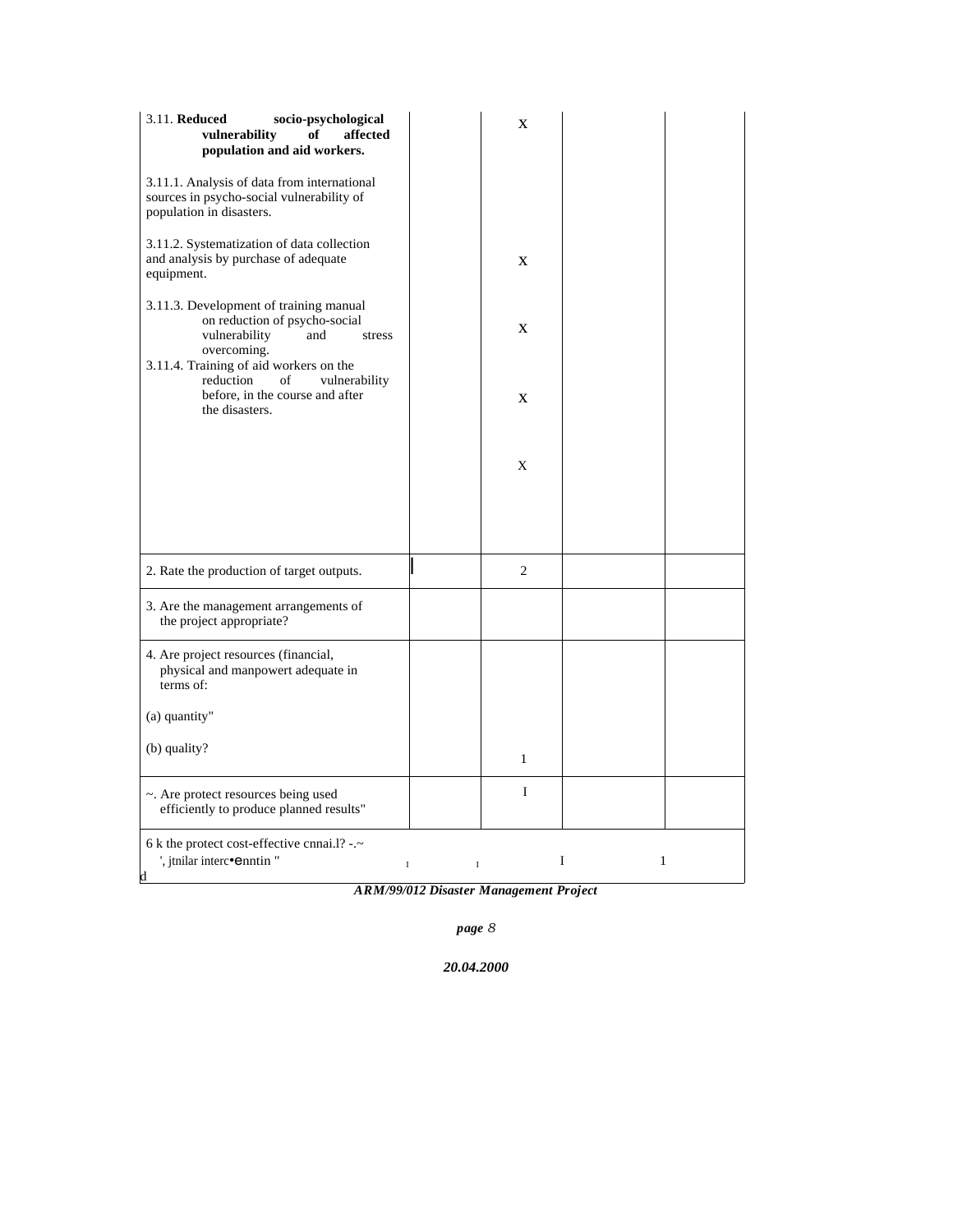| 7. Based on its work plan. how would you<br>rate the timeliness of the project in<br>terms of. |                    |                    |            |             |
|------------------------------------------------------------------------------------------------|--------------------|--------------------|------------|-------------|
| (a) Production of outputs and initial<br>results?                                              |                    |                    |            |             |
| (b) Inputs delivery"                                                                           |                    |                    |            |             |
|                                                                                                | Target<br>group(s) | Project<br>Manager | Government | <b>UNDP</b> |
| <b>OVERALL RATING OF THE</b><br><b>PROJECT</b>                                                 |                    |                    |            |             |

The overall assessment is based on the major achievements of the project in terms of the actual and potential impact and contribution to the establishment and development of the national disaster management structure in Armenia. The core prerequisites for such development may serve, first of all, the establishment and robust development of the first in the South Caucasus region and one of the few in the CIS region Center of Management of Crisis Situations that rests on a sound infrastructural basis of the Emergency Management Administration under the government of Armenia and has all built-in elements required for independent further development. Secondly, the project focus on the training activities ensured raised awareness of the target groups ranging from the Government to vulnerable population of the most disaster prone areas of the country, who were otherwise deprived of such exposure. Creation of such a Center attracted more attention to the disaster management issues both in Armenia and outside. Lastly, regular training sessions conducted for different social groups of population on disaster management was yet another step in ensuring the exchange of views and experiences on a variety of issues related to the sustainable development of the country.

**For the government:** Name: Enrik Aghalaryan Title: Deputy Head of EMA Signature:

H. Und

Date: r' Q • f-'~ Y 2 OO /'

**For the implementing Agency:** Name: Enrib. Aahalarvan Title: Deputy Head of EMA  $v \sim$  Signature:

Date: 0,9,

*~' `~ 7 u I) ~*

**For Project Management:** Name: Armen Grigoryan Title: Project Co-ordin or Signature: Date: Date: Date: Date: Date: Date: Date: Date: Date: Date: Date: Date: Date: Date: Date: Date: Date: Date: Date: Date: Date: Date: Date: Date: Date: Date: Date: Date: Date: Date: Date: Date: Date: Date: Date: D

**For UNDP:**

Name: Katica Cekalovic Title: UNDP Resident Representative UN Resident Co-ordinator

Signature: Date: } DIV. *Q f* DIV. *Q f* 

r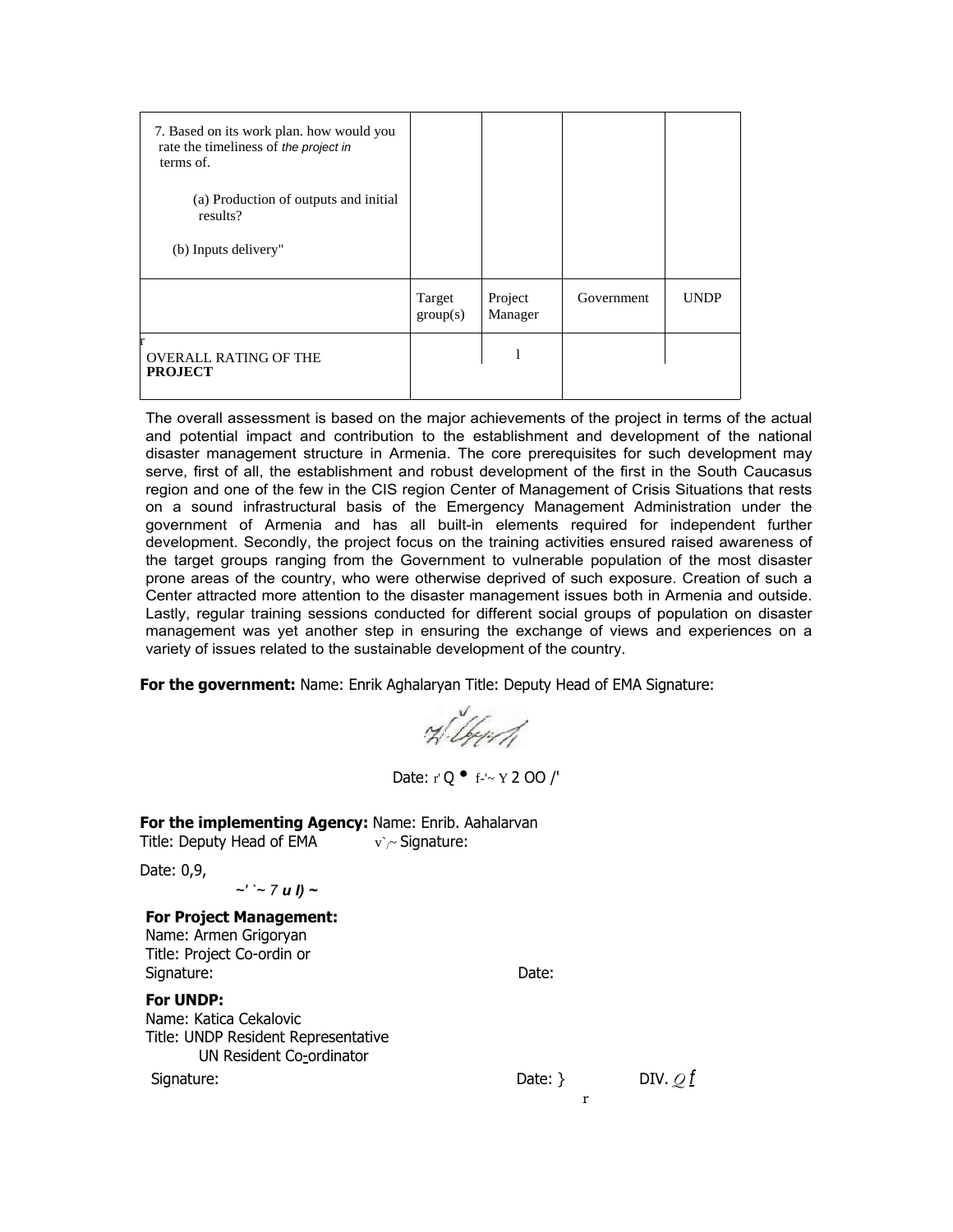

*page 9*

# *20.04.2000* **SECTION II. TEXTUAL ASSESSMENT**

This section provides a detailed assessment of the project achievements through comprehensive analysis and appraisal of each component and its potential impact on the accomplishment of the project immediate objectives and overall performance.

# **1. Major Achievements of the Proiect Vis-a-vis the Expected Results**

# **Immediate Objective 1.**

# **To decrease the vulnerability of population from natural and technological hazards and resulting disasters.**

Implementation of the project activities in the field of disaster management is the first comprehensive effort of international community in Armenia in the mentioned above area. Ever since its initiation the project has been advancing and developing substantially due to its high esteem and recognition among the people of different age groups, gender, as well as individuals involved in various fields of disaster management.

The project was designed to pursue the following objectives:

- To help the efforts of the government in increasing the level of preparedness of the country to occurrence of possible disaster.
- Encourage creativity and efforts of local communities on taking measures to protect themselves ire case of occurrence of possible disaster.
- Contribute to the development of National Disaster Preparedness Plan and improve the coordination of all national and international actors in Armenia in the field of disaster management.

# **Output** 1.1. **Improved prediction of technological hazards and local natural hazards up to 75% of all occurring disasters.**

## *1.1.3. Physical renovation of communication network and purchase of equipment when necessary.*

• One of the first steps of the project was the assessment of various hazards and risks present in Armenia. According to the Emergency Management Administration (EMA) all types of hazards are present in Armenia except oceanic, which is because Armenia is a land locked country and has no sea. For the improved prediction and monitoring of seismic hazard in Armenia, which has the highest probability rate among others as well as the highest casualty rate *Seismic Recorders* (sensitive electronic equipment registering seismic activity) were purchased and provided to National Survey for Seismic Protection (NSSP). For the improved transfer of information regarding seismic activity from all regions of Armenia to the data acquisition and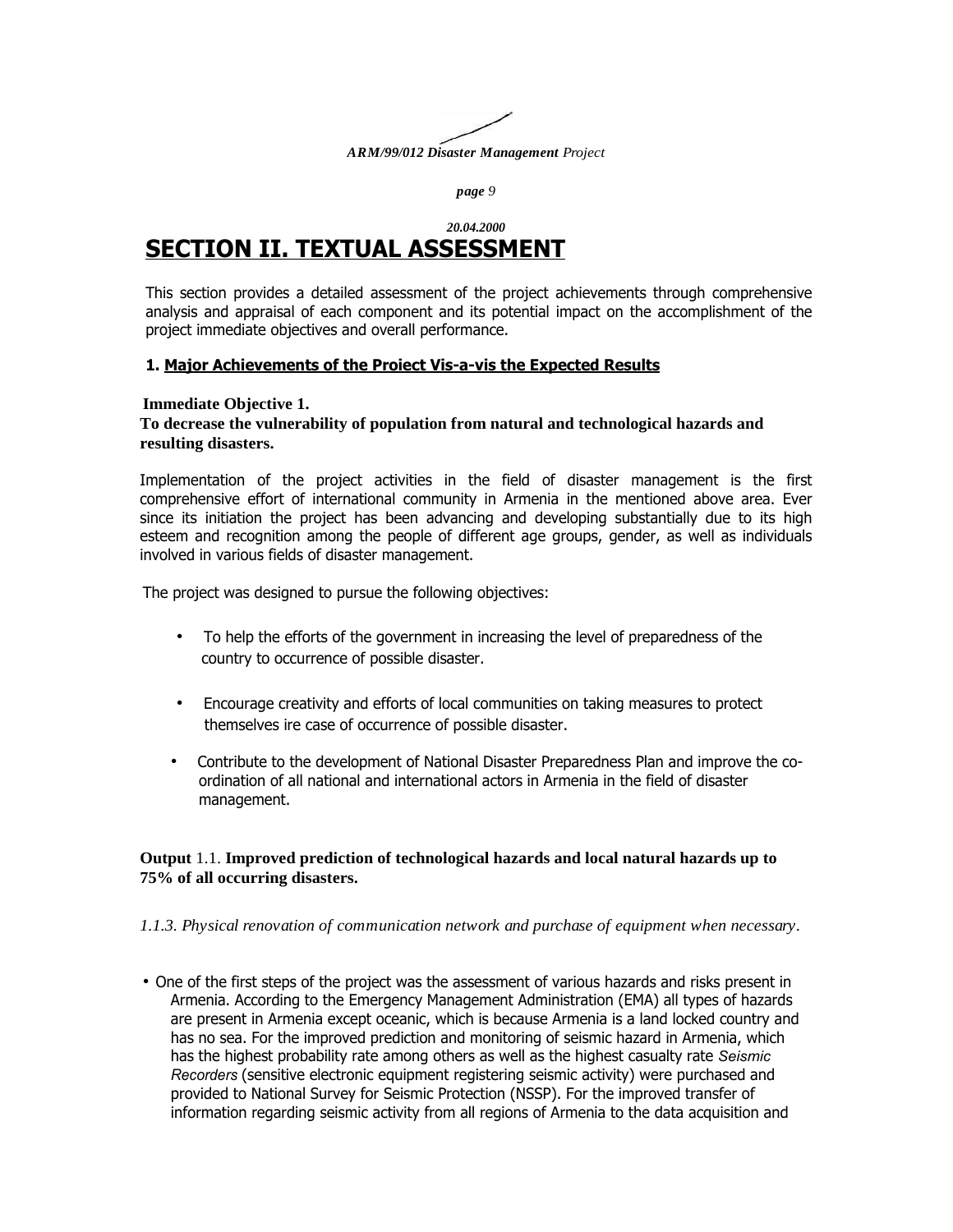interpretation center at NSSP, autonomous telephone station for 32 users/channels were also purchased and provided to the NSSP. According to estimates of the NSSP experts, seismic recorders of this sensitivity would provide increase in monitoring and prediction capacity of NSSP up to 75%.

*ARM/99/012 Disaster Management Project page* 10

20.04.2000

1.1.4. Update of the established database on different hazards and disasters.

 $\sim$  One of the most important areas of project's activities was update of existing database on different types of hazards, existing in Armenia. Mechanical collection of information regarding the existing hazards was not satisfactory, therefore automated support to the process was required. Improvement of hazards' database allows increase the level of preparedness and awareness of population. For this purpose a type of software needed was identified and leaders in the international market of producing such software were contacted. The selection fell on Institute of Safe Development of Atomic Energy (ISDAE) in Moscow, Russia, which has provided the EMA with the GIS needed for upgrade of the hazards' database. ISDAE is a specialized institution in the field, covering all former Soviet Union countries. It is also recognized in the West as produced similar software products for NATO, UN DHA and etc.

1.1.5. Evaluation of disasters occurred within last ten years in order to identify the linkages between hazard precursors and disaster events.

> • Study of existing materials regarding disasters occurred in Armenia within last 10 years, including earthquake in Spitak in 1988 was conducted by experts of EMA. Certain correlation between number of hazard precursors and actual emergence of disasters were identified on a theoretical level. At the same time, it is difficult to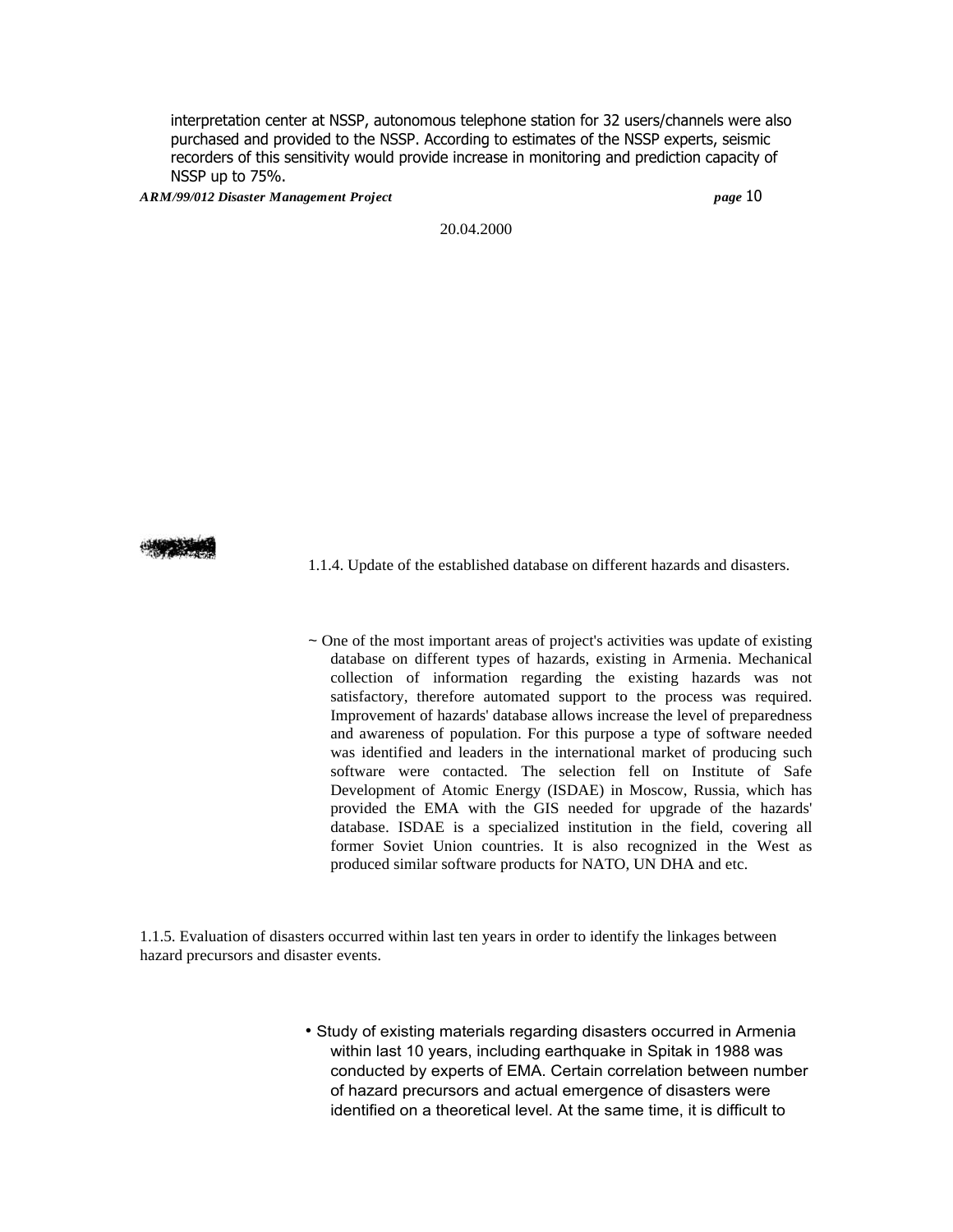prove straight connection between them due to lack of repeated events.

- 1.1.6. Development of software to support prediction of hazards and resulted disasters.
	- Prediction of occurring hazards is another vital component of the project. As mentioned above Institute of Safe Development of Atunuc Energy (ISDAE) is one of the world leaders in this field and the most developed institution in the CIS. The Institute has developed a GIS (software) for the EMA and trained 4 specialists from EMA in Moscow. Twice representatives of the institute visited Armenia for information collection and input of data in the software. Currently, the automated system, which is being used and regularly upgraded by EMA serves as a computerized support to decision making procedures. The GIS has shortened considerably the period between the occurrence of disaster and decision made by responsible authority to cope with it. It has also provided tools for EMA and other respective institutions to predict potential development of emergency. As a follow up to this activity, an external on line electronic connection is envisaged for EMA, which will bring to possibility of on line monitoring of situation at the actual disaster site.

Immediate Objective 3.

**ARM199/O12 Disaster Management Project** *20.04.2000*

*i*

**To decrease the risks and the impacts of future disasters in Armenia by increased level of preparedness, public awareness, upgraded early warning and information exchange.**

**Output** 3.1. **Established Center for Emergency Situation Management and network of Operational Information Collection.**

*3.1.1. Development of efficient•te e/radio communication channel for operational information exchange between responsible national organizations and regions experiencing disasters by installation of new communication hardware between all regions, including Yerevan and most disaster prone areas.*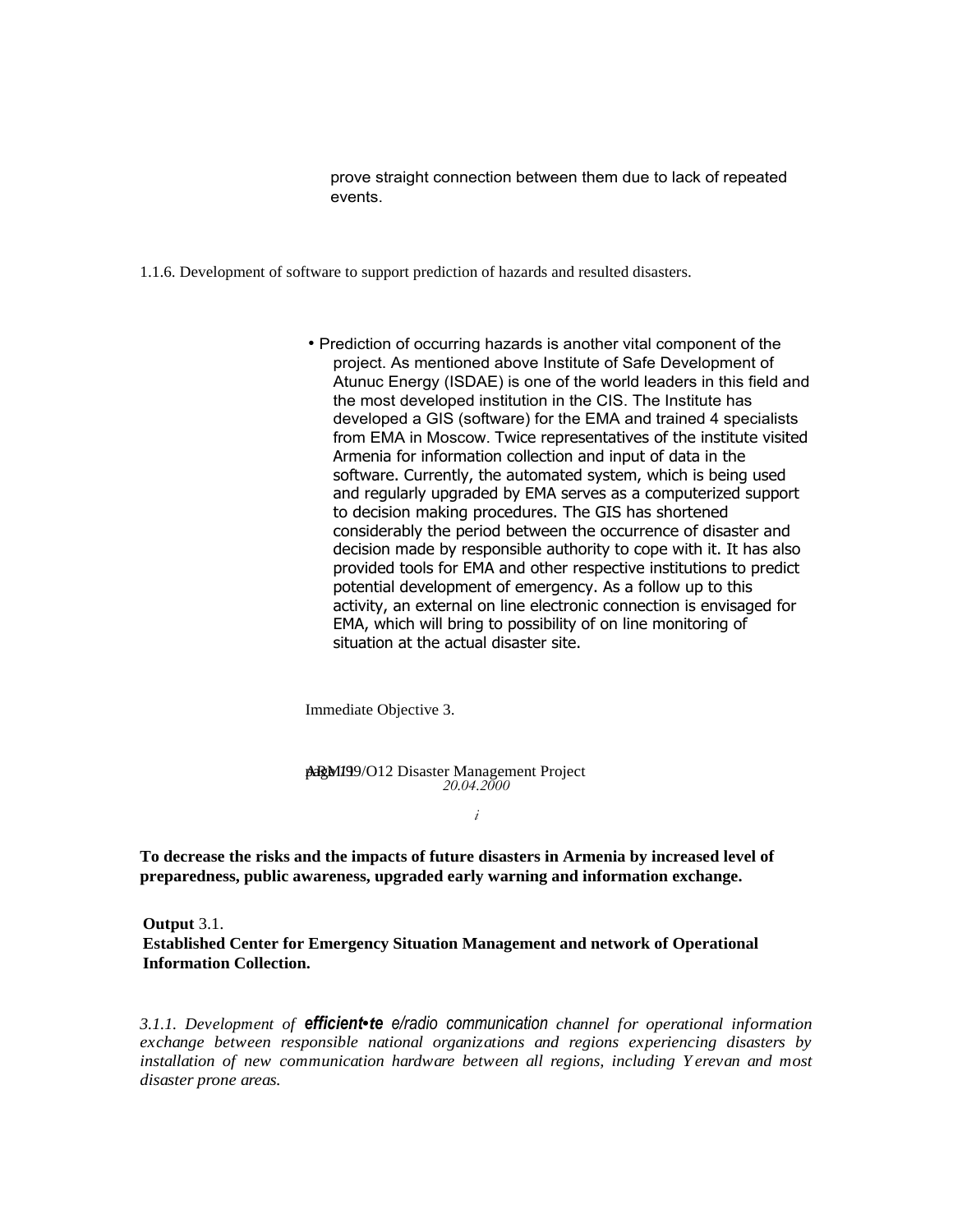- Communication is very important especially autonomous means of communication, which are sometimes the only reliable ones in case of disasters. As a co-ordinating body on the national level in case of disasters EMA was provided radio equipment for both installation of rescue vehicles located in the capital, Yerevan and in the regions, as well as for responsible authorities in the regions of Armenia for better organization and coordination of post-disaster activities in the field and improved connection with Yerevan and external world.
- Another aspect of improvement of disaster telecommunication is the on line electronic connection between major players on national level in case of occurred disaster, i.e. EMA, President, Government, Parliament. This part of the activity will be executed in 2000 under UNOPS execution.

*3.1.2. Application of new technologies to support decision-making in case of disaster using game theory and preparing case studies for concrete cases of possible disasters in Armenia with allocation of responsibilities to respective national institutions.*

• GIS obtained from ISDAE was used in September 1999 during international practical exercise on Armenian Nuclear Power Plant organized by EMA. International Atomic Energy Agency (IAEA), Armenian Nuclear Regulation Authority (ANRA), Armenian Nuclear Power Plant, French Civil Defense, Federal Emergency Management Administration of the USA (FEMA), Royal Emergency management Agency (UK) participate din the event. During the exercise participants were divided into several groups and each groups received its assignment for an imaginable disaster. Project Co-ordinator participated in the exercise as well.

## *3.1.3. Establishment of emergency data base on various types of risks, present in Armenia*

• Database on various types of disasters existing in Armenia is being regularly updated by the EMA and other respective institutions, such as National Survey for Seismic Protection (NSSP), National Disaster Medicine Center, national Stress Center and etc. Mechanical collection of information regarding the existing hazards was not satisfactory, therefore automated support to the process was required. Improvement of hazards' database allows increase the level of preparedness and awareness of population. For this purpose a type of software needed was identified and leaders in the international market of producing such software were contacted. The selection fell on Institute of Safe Development of Atomic Energy (ISDAE) in Moscow, Russia, which has provided the EMA

*ARM1991012 Disaster Management Project page* 12

## *20.04.2000*

with the GIS needed for upgrade of the hazards' database. ISDAE is a specialized institution in the field, covering all former Soviet Union countries. It is also recognized in the West as produced similar software products for NATO, UN DHA and etc. Although the software was produced for EMA, there is a clause in the agreement saying that other institutions involved in disaster management in Armenia may have access to it as well.

- *3.1.4. Installation of local computer network for EMA.*
- Lack of internal electronic communication was another problem of the EMA, which was identified by the project. Internal network would speed up the daily work of the EMA, but the main argument for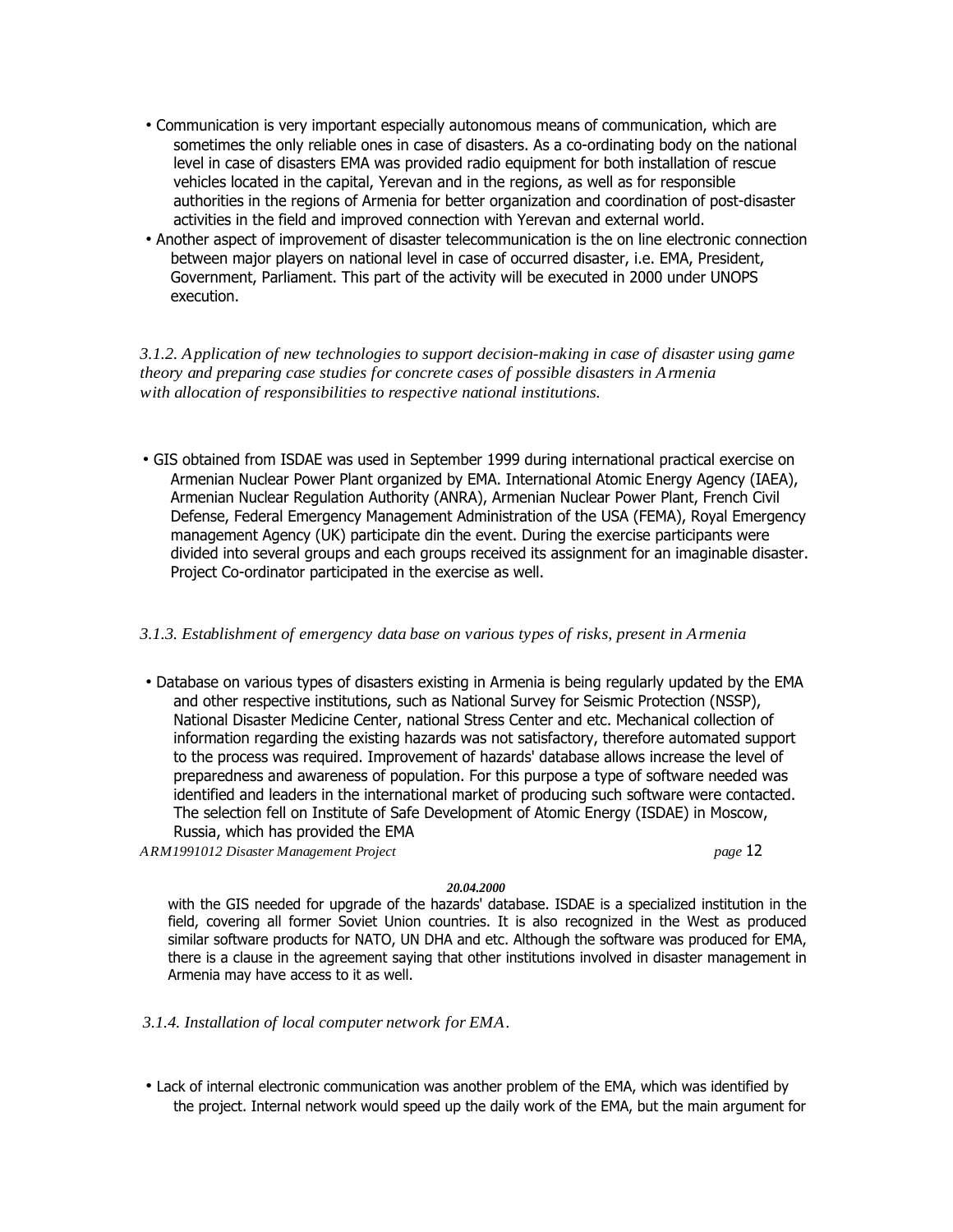establishment of internal network was increased effectiveness of EMA in terms of disaster identification, decision making and post disaster activities and co-ordination. Physical location of rooms in the EMA was conducted, independent experts provided consultations regarding the location of PCs in the local network, location and type of the server and regime of work. Subcontracted company also trained EMA employees in server operation.

## **3.2 Deployed early warning system for different hazards in Armenia.**

- *3.2.1. Upgrade the early warning system to the level where it can predict strong earthquakes and other geological and meteorological hazards by physical renovation, purchase of additional equipment where necessary and adequate training of respective personnel.*
- Seismic recorder and communication means for transfer of information from seismic recorders installed in various regions of Armenia were purchased by the project and provided to the National Survey of Seismic Protection (NSSP). Both installed and functioning under auspices of the NSSP. According to the experts of the NSSP it has increased their capacity to monitor and what is more important to predict possible seismic activity in the region.

# **3.5. Decreased vulnerability of territories.**

*3.5.1. Development of programmes to decrease vulnerability of territories from seismic hazard, landslides, rockfalls, avalanches, erosion processes and mud flows.*

- Two major programmes were elaborated by the leading Armenian institutes in their respective fields. Programme of engineering protection of the city of Ijevan from mudflows was elaborated by "ArmEngProject" Institute, which was selected on the basis of bidding process and recommendations of independent experts and national government. In the year of 200 the actual construction of engineering protection measures elaborated as a programme within the framework of the project is envisaged. Programme provides schemes and graphics for the construction of anti mud flow wall (widenees 55-60 m, height 3 - 6 m, thickness 2 - 6 m).
- The second programme was elaborated by the Yerevan Institute of Architecture and Construction base don the same principles and rules. Passports of technical condition of all bridges, underground passages and lineroads were elaborated and old ones updated. Existence of updated puvsports of technical condition of bride<sup> $\lambda$ </sup>-, under  $\alpha$  ound pa~sa  $\alpha$  s and lineroads in Yerevan allows to have improved knowledge of vulnerable engineering

*ARM/99/012 Disaster Management Project page* 13

# *20.04.2000*

constructions in the city. Most urgent works are recommended by the EMA to be included in the year of 2001 for funding by the government.

- *3.5.2. Creation of videofilms and reference book of legislative documents on disaster management and their use in training programmes.*
- Reference book on existing legislative and normative documents in the legal field of Armenia regarding disaster management was elaborated and published by Crisis Management Institute ( CMI) of EMA in the framework of the project. Limited number of reference book copies were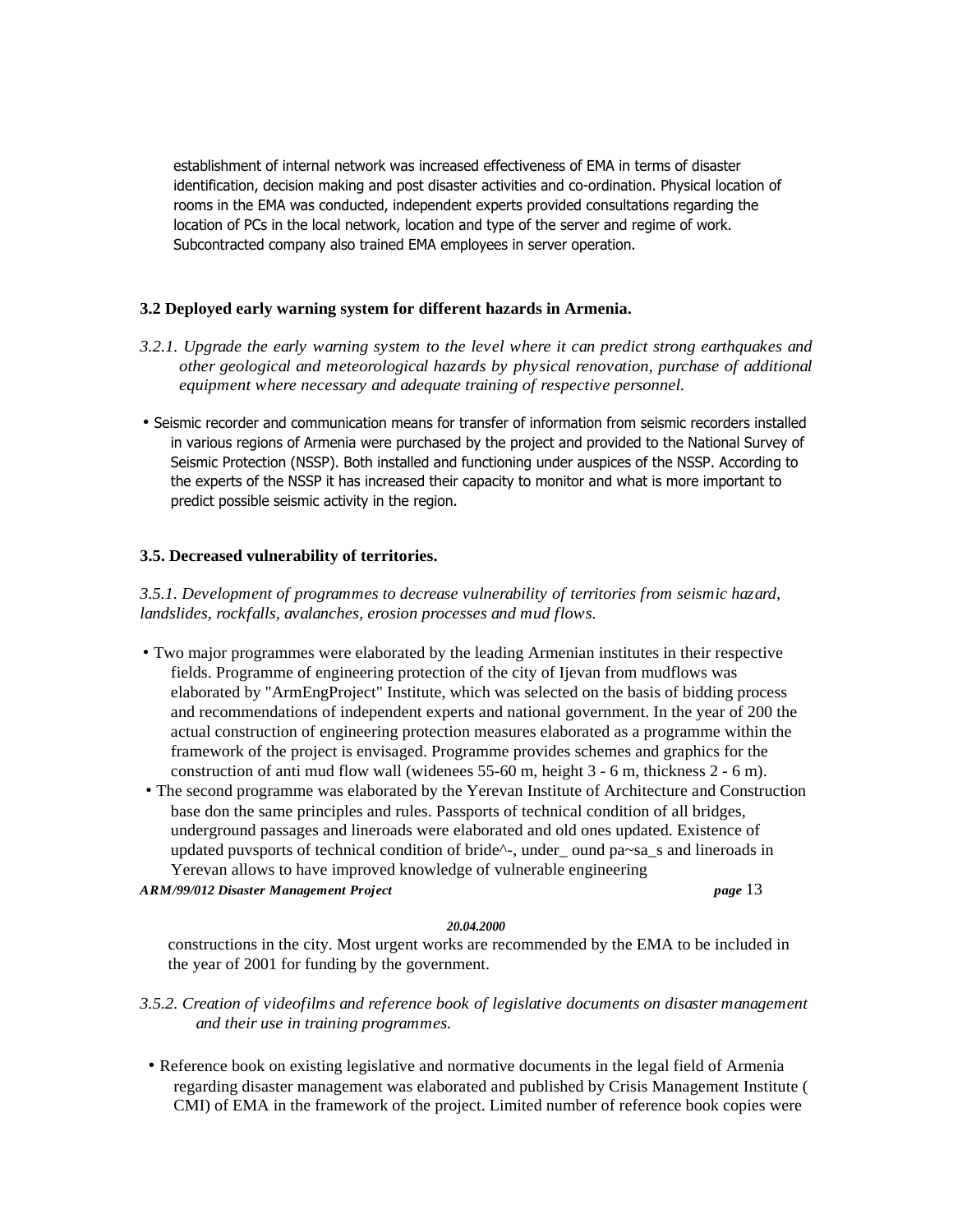distributed among national institutions involved in disaster management in Armenia. Some copies are left at the CMI for training purposes.

*3.5.3. Organization of training sessions in the form of exercises, analyzing specific emergency situations and providing for development of decision making procedures in disaster management.*

• Number of training session were. organized both in Yerevan and in the regions of Armenia. Mid-high level local authorities and mid level national authorities participated in the sessions. Disasters specific to Armenia in general and to certain regions in particular were assessed. Decision making procedures were discussed and new approaches were elaborated. Participatory approach of the sessions allowed fox active involvement of local initiatives into the framing of national policy in this respect. As a result of training sessions new proposals for joint actions between EMA/CMI and benefiting national and regional institutions were made.

## **3.6 Improved medical preparedness.**

*3.6.3. Training of medical and non-medical experts in extending medical assistance.*

• Training of medical and non-medical personnel in extending first medical aid was organized in cooperation with First Aid Center of the Armenian Red Cross Society (ARCS). Expertise of the National Disaster Medicine Center and Ministry of Health was used. Representatives of the regional organizations of EMA and ARCS were present at the training alongside responsible authorities on regional level from the Aragatsotn region of Armenia

*3.6.5. Creation of mobile autonomous unit for extending specialized medical assistance in a disaster zone with respective training and purchase of necessary equipment.*

• Two specialized ambulance vehicles were purchased for join utilization by "Ambulance" National Center, Scientific-research institute on First Aid and EMA, agreement between which framing their cooperation is signed in November 1999. According to agreement, "Ambulance" institute provides medical personnel in case of emergency for two vehicles, as well as drivers. The scientific-research institute covers the maintenance costs of the two vehicles, whereas EMA provides rescuers in case of emergency, organizes joint training sessions and co-ordinates overall utilization of the vehicles.

*ARM/99/012 Disaster Management Project page 14*

#### *20.04.2000*

3.7. **Capacitated Rapid Response forces on the basis of existing units and further increase of the level of their preparedness.**

- *3.7.2. Development of guidelines and manuals on the coordination of Rapid Response Forces in disasters.*
- A manual and a guideline material was elaborated by EMA, CMI, ARCS, nongovernmental rescue teams. The manual indicates the order of work in case of emergency, as well frequency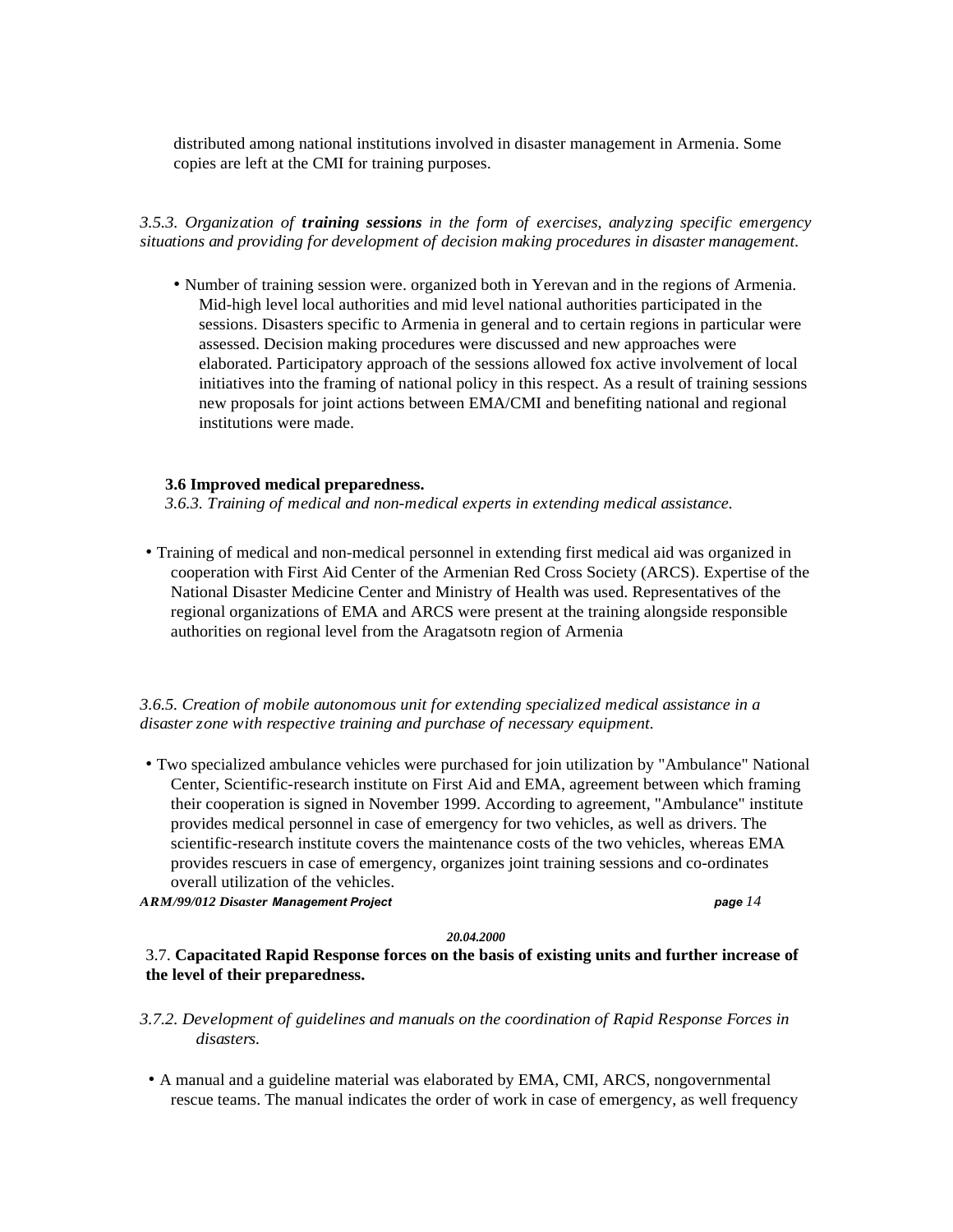of required regular joint practical exercises and training sessions for rescuers from different teams.

- *3.7.3. Physical renovation of training facilities of RRF and their re-equipment with modern communication hardware.*
- Requested radio communication equipment was purchased for the needs of the Rescue Team of the EMA. The new equipment provides for improved communication among various units of EMA in case of occurred emergency. Both handsets and specials sets for installation on rescue vehicles are purchased, which of course at least doubled the mobility of communication. The hardware was used during the international practical exercise on Armenian nuclear plant in September 1999, which led to better results demonstrated by Armenian rescue team of EMA.
- *3.7.4. Regular training programmes for RRF.*
- Training programme and practical exercise of the EMA rescue team were held. Participation of non governmental rescue teams was insured, and coordination between state and NGO teams was emphasized as a priority. UNDP RR, Project Co-Ordinator and UNDP core staff attended the practical exercise of the rescue teams and witnessed the cooperation between state and NGO rescuers.

# **3.8. Functioning network of mobile search and rescue teams.**

*3.R 1. Development of a programme of coordination center of search and rescue teams by using successful examples from other countries.*

• Research was conducted in the field of rescue team co-ordination. Four governmental authorities were invited by French Civil Defense to participate in a week long training France, once of aspects of which was co-ordination among governmental and NGO rescuers. Participation of Armenian delegation was co-funded by the project. Experience gained there was used in elaboration of principles for creation of co-ordination center for search and rescue teams on national level with strong links to regional and international similar structures.

*3.* 4.3. *Purchase* of comrmunicatioa7 *harthi ore and ammunirwn fr S&1? terms. ARM/99/012 Disaster Management Project page* 15

## *20.04.2000*

• Communication hardware was purchased for S&R Team of EMA, which was tested and used during the international practical exercise in September 1999 on the Armenian nuclear power plant. Alongside radio communication hardware, satellite phones were purchased for use in extreme situation, where no other means of communication with external world are available.

*3.8.4. Elaboration and implementation of a specific training programme. for rescuers.*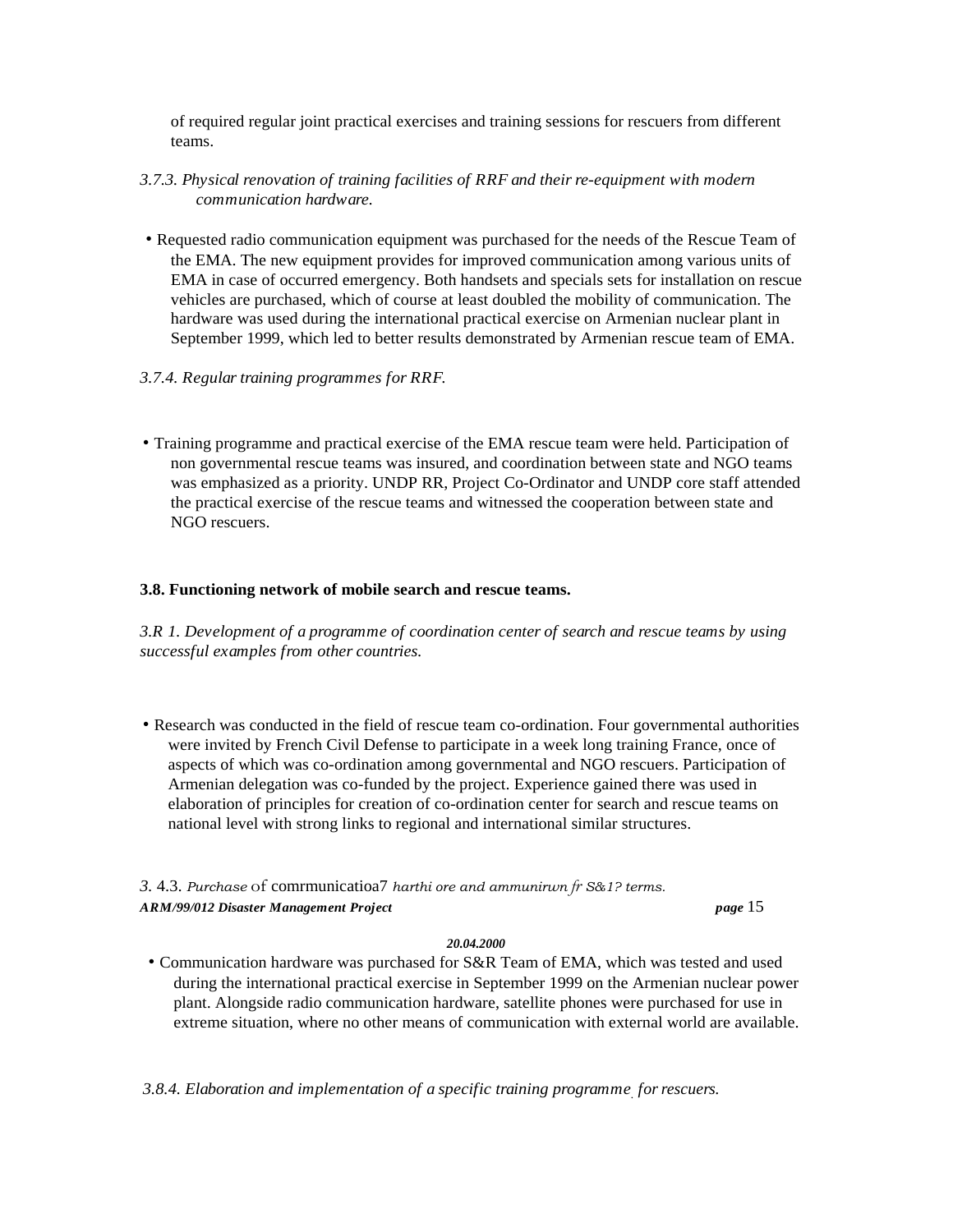• Special training programme for rescue teams was elaborated by EMA, CMI, ARCS, nongovernmental rescue teams. Based on the jointly produced programme respective practical and theoretical training sessions were conducted, where participants from all major governmental and NGO rescue teams were present. Over 100 rescuers participated in the training sessions, where respective handouts and publications were delivered to them alongside core presentation and seminar topics.

# **2. Factors that Affected the Achievement of the Project Results**

Almost all the objectives set forth by the project have been accomplished. However, there were certain factors that affected the course of the implementation of the project, both within the management structure of the project, and in the overall context of disaster management structure in Armenia.

One of the major factors, which affected achievement of the Project results was that National Survey for Seismic Protection (NSSP), which closely participated in preparatory stage in elaboration of the project, while being a part of the Emergency management Administration under the Government of Armenia (EMA), separated from it and became and independent structure. Since the upcoming regional project on disaster management in Armenia is primarily dealing with the seismic risk reduction and the main government counterpart is the NSSP, points in the national project related to the reduction of seismic risk were changed and priority was given to other components bearing in mind that the whole regional project (its part in Armenia) will be dealing exclusively with the seismic risk reduction.

Another reason why some of the objectives of the project were not timely achieved was that project was implemented in the national execution mode, which implied that the Government counterpart and the executing agency were to follow the UNDP procedures in purchasing, subcontracting and etc. This was all new for the EMA and it took some time for them to fully comprehend and follow these regulations. Most of the requests from EMA were processed by the Project and UNDP country office staff and returned to EMA for incorporation of comments. In fact, some of the requests were conducted twice, and UNDP and Project staff had to redo the whole request, which was even more time consuming that if Project or UNDP country office staff would have done it themselves.

One factor that somewhat complicated the course of the implementation of the project was that a substantive revision of the project document that had to be prepared further to a Tripartite Meeting was postponed. This delay also affected the implementation rate. *ARM/99/012 Disaster Management Project page* 16

## *20.04.2000*

One more aspect of the achievement of the project results is that the government **was twice reshuffled** during the implementation of the project, and although the administration of the government counterpart was not changed, changes in the prime ministers office affected the rate of implementation and therefore, some of the planned for the duration of the project results were not completely achieved.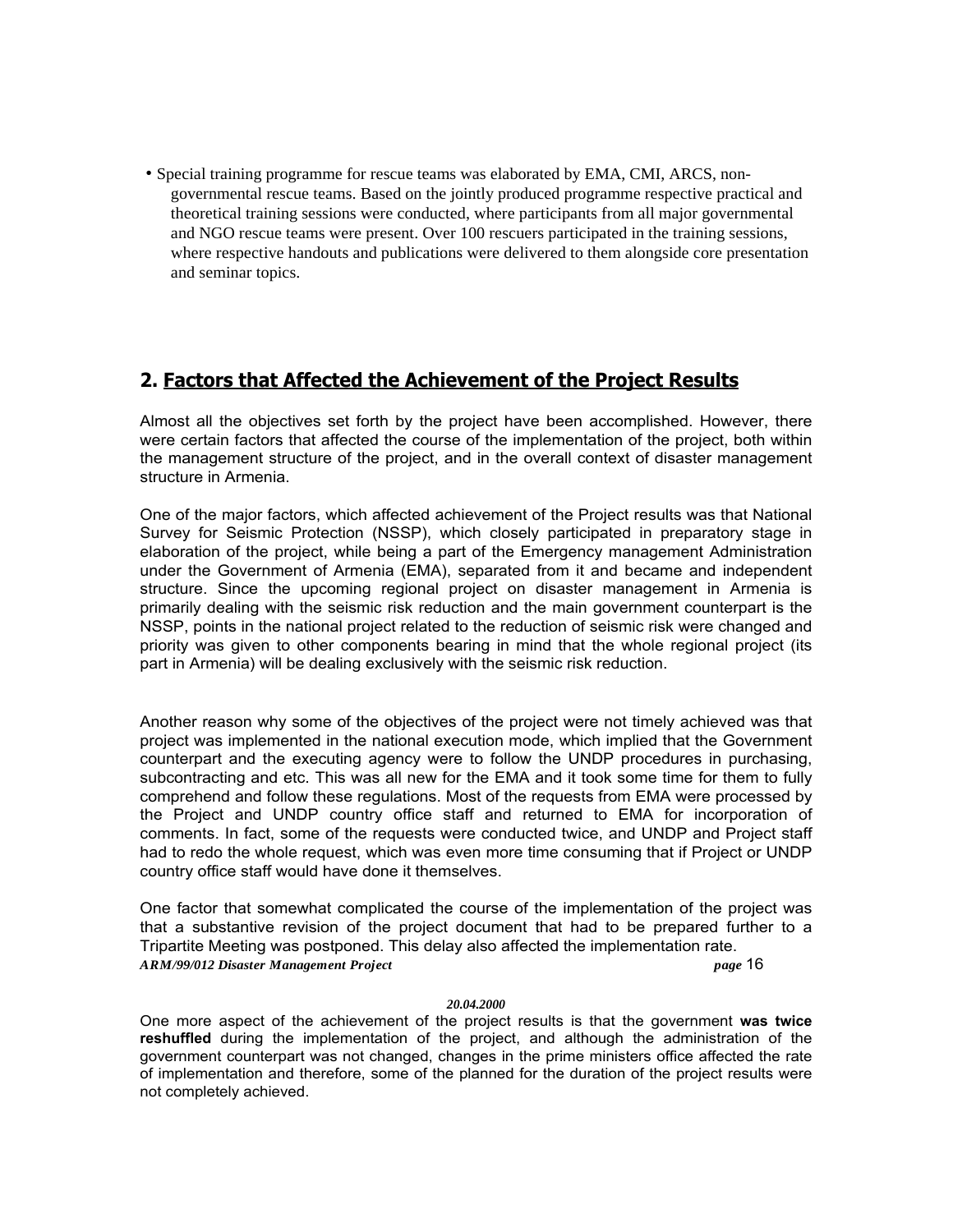# **3. Lessons Drawn From the Experience of the Proiect**

The primary lesson drawn from the experience of the Project is that such an intervention in the disaster management area in Armenia was extremely timely and viable. In the global context, major changes in disaster management in Armenia were underway since 1991, when the EMA was established replacing previously existing Civil Defense structure, which was mainly oriented on elimination of consequences of nuclear attack of a potential enemy. Moreover, for countries like Armenia that possess little natural resources, are landlocked, and undergo fundamental transformation in all spheres of national life, capitalization on the human potential and technology is still considered as an essential prerequisite for successful transition to democratic society and market economy. According to experts of EMA/CMI all types of natural disasters are possible in Armenia with exception of oceanic hazards, which means that Armenia is very disaster - prone country. In this respect, the changes the project introduced in the increased awareness of population about disaster management practices and in the increased level of preparedness of respective national institutions, which provide for development at the national level are hard to underestimate.

Another important lesson drawn is that development interventions are successful and longlasting provided the recipient country possesses adequate legislative and institutional framework and national capacity for capitalization on the achievements made in the framework of projects of cooperation with international and other institutions. In the case of the project, its activities took place against the background of lack of any strategic and regulatory policies at the national level and by virtue of its being the first large-scale initiative for the development of the sector, was a pioneer in paving the way for future activities. In this context, the project accomplishments demonstrated both to the government and to the society at large as to what improved disaster management infrastructure can do for sustainable and harmonious development in all sectors of national economy, and it is hoped that this experience will not be late in translating into amended legislative and institutional frameworks inductive for the development of national disaster preparedness plan (NDPP) in Armenia, elaboration of which is envisaged should the additional funds be secured for the project.

The intervention of UNDP in supporting the development of NDPP was a right way to support the sustainable human development of Armenia. The sector of disaster management was rightly and timely identified and appropriately targeted. In case UNDID decides to further continue its interventions in the sector, it will have to insure adequate capacity for the most effective and comprehensive intervention for provision of required technical assistance and cooperation.

Finally, the experience of the project demonstrated that in the current world of boosting technology, telecommunication and technology fields of disaster management shall be given more serious consideration in terms of post-installation maintenance, training of personnel and upgrade if necessary, with continued stress on comprehensive training activities.

*ARM/99/012 Disaster Management Project page 17*

### *20.04.2000*

# **4. Views of Target Groups With Regard to the Project**

The project addressed the development needs of an extremely wide and diverse range of target groups from the Government of Armenia and specialized governmental units to civil society organizations and individual researchers. Representatives of al types of target groups were involved in training sessions organized by the project, most of them also received technical assistance of the project, and expertise of some of them was utilized by the project by means of subcontracts. Therefore, it is understandable that all the target groups welcomed the opportunities and services offered by the project, and demonstrated a positive reaction towards the project. Such attitude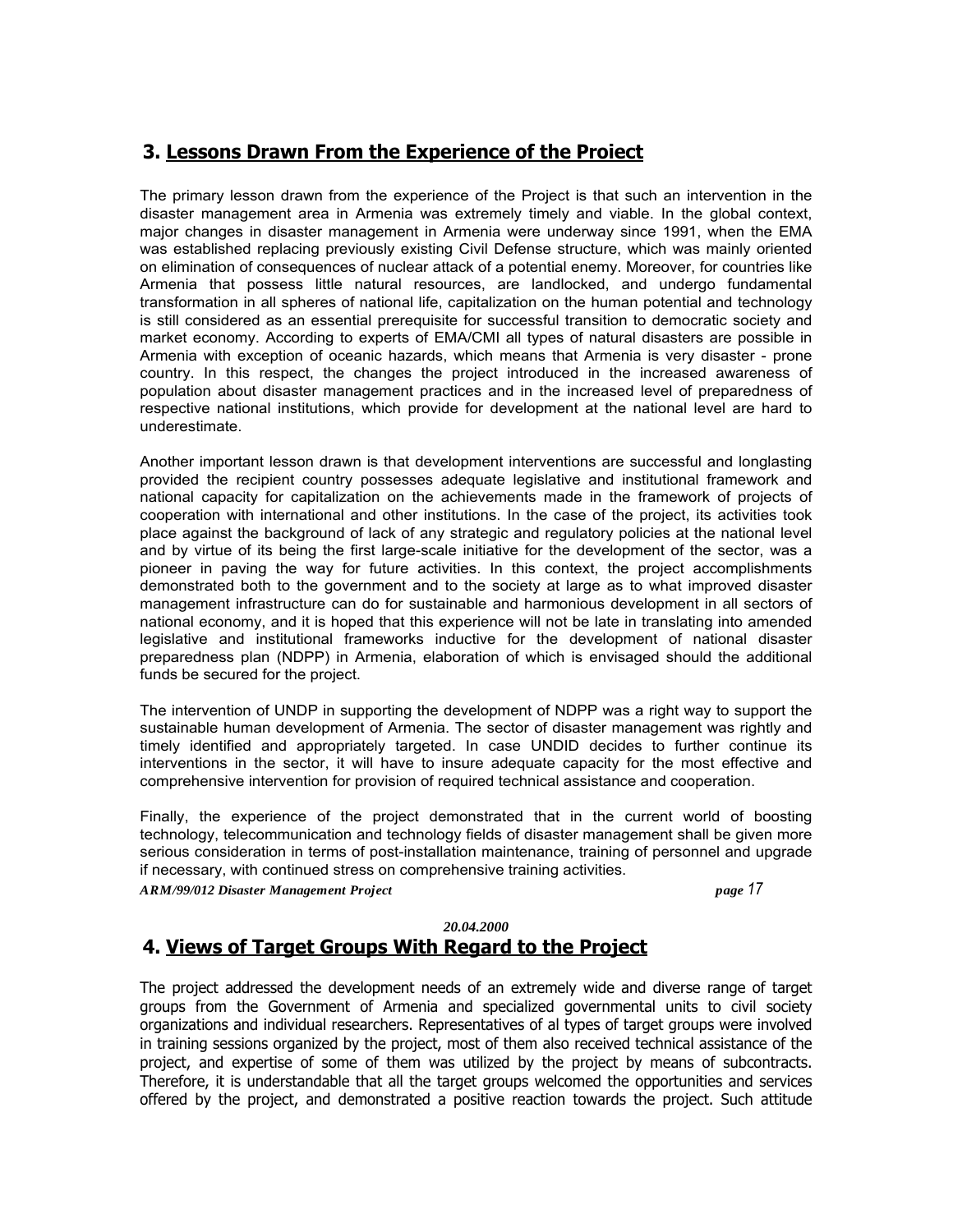expressed itself, among other things, in numerous expressions of gratitude and appreciation on the part of the beneficiaries and cooperating institutions of the project.

A specific view on the project is that of potential or previous victims and survivors of natural disasters. In spite of the obvious fact that the activities of the project were targeted at supporting the nascent national disaster management infrastructure and all its stakeholders, the interaction with the institutions involved in disaster management in Armenia had the nature of cooperation and competition at the same time.

The project files contain ample documentation related to the above views of target groups with regard to the project.

# **5. Implementation Status of Evaluation Recommendations**

Project revision took place in October-November 1999, at which it was decided to change the mode of implementation of the project from NEX to UNOPS execution. Project files contain all necessary information in this respect including positive position of the government counterpart regarding the change in the implementation mode. There was one audit for the project, which took place in April 2000. The recommendations of the auditors are contained in the audit report enclosed to this Report.

# **6. Follow-Up Activities**

Follow up activities to the project include continuation of the process of achievement of the project objectives within the framework of the UNOPS executed project, which is actually a continuation of the initiated NEX executed project, which lasted from February 10, 1999 till December 31, 1999.

As the new project document for the UNOPS executed project contained unachieved results from the previously NEX executed project, it is considered as a follow up to the actions taken within the framework of the project of 1999. In this respect, some activities were reconsidered in agreement with the government counterpart and new priorities outlined in

the light of changed situation in the disaster management field in Armenia due to intervention of project and increased international cooperation of the EMA, which also is one of the achievements of the project.

*ARM/99/012 Disaster Management Project page* 18

# **SECTION III. Project Summary Table**

**#~] d j** *Ci; Lr.* **IU** *'~i*

*20.04.2000*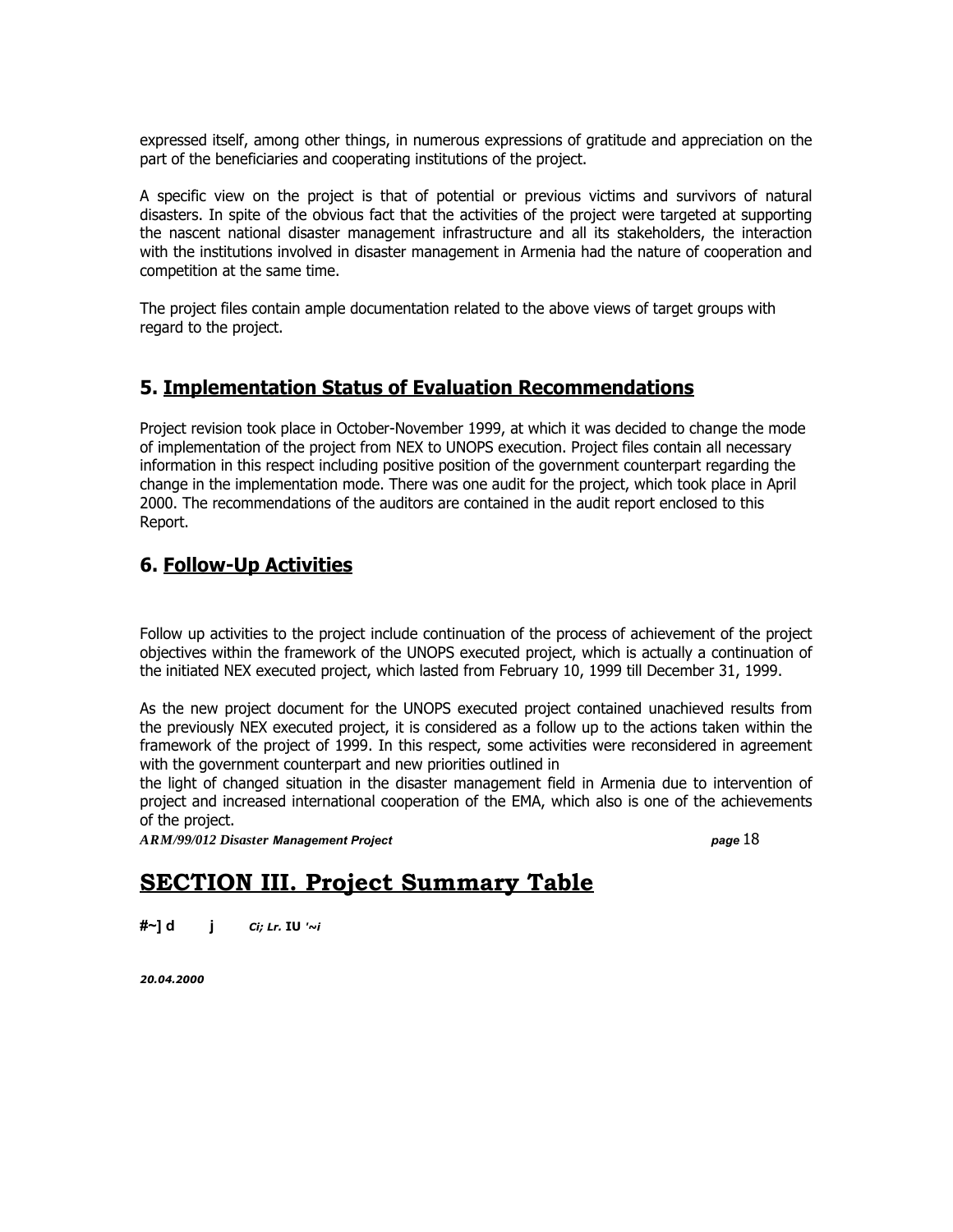# esignated Institution

# Period covered

**OVERALL ASSESSMENT** 

Management alrangement

ARM/99/002 Sustainable Emergency Management and Communication Network

Emergency Management Administration under the I Government of Armenia, Executing Agency

## February 1998 -- December 1999 5s

The overall assessment is based on the maior achievements of the project in terms of the actual and *potential impact and contribution to the establishment and development of the national disaster management infrastructure In Armenia. The core prerequisites for such development are, first of all, the* establishment and robust development of the Center of Emergency Situations Management (CESM) under EMA, which is the first in the South Caucasus region and one of the few in the CI5 region computerized on line disaster management system with adequate GIS systems, it rests on a sound infrastructure basis and has all built-in elements required for Independent further development. Secondly, the project focus on the training activities ensured raised awareness of the target groups ranging from the Government to vulnerable segments of the civil society who were otherwise deprived of such exposure.

The project managed to implement the majority of activities and attain the majority of outputs set forth by the all parties involved. At the same time, there *wei e certain factors of both internal and external* factors that affected and/or impeded the smooth and full Implementation of the project.

1 he experience of the Project demonstrated that such an Intervention in the field of disaster management In Armenia was extremely viable and timely. i n the global context, the established In 1991 structure has Initiated restructuring of its system, however, the strong support from the project lead to further development of the new approaches. Moreover, for countries like Armenia that possess little natural resources, are landlocked, and undergo fundamental transformation in all spheres of national life, capitalization on the human potential and technology is still considered as an essential prerequisite for successful transition to democratic society and market economy. In this respect, the changes the project introduced €n the disaster management area, in Its technical assistance trainin and other corn onents at the national level are hard to underestimate.

*ARM/99/012 Disaster Management Project*

*page* 19

*210AWOMO*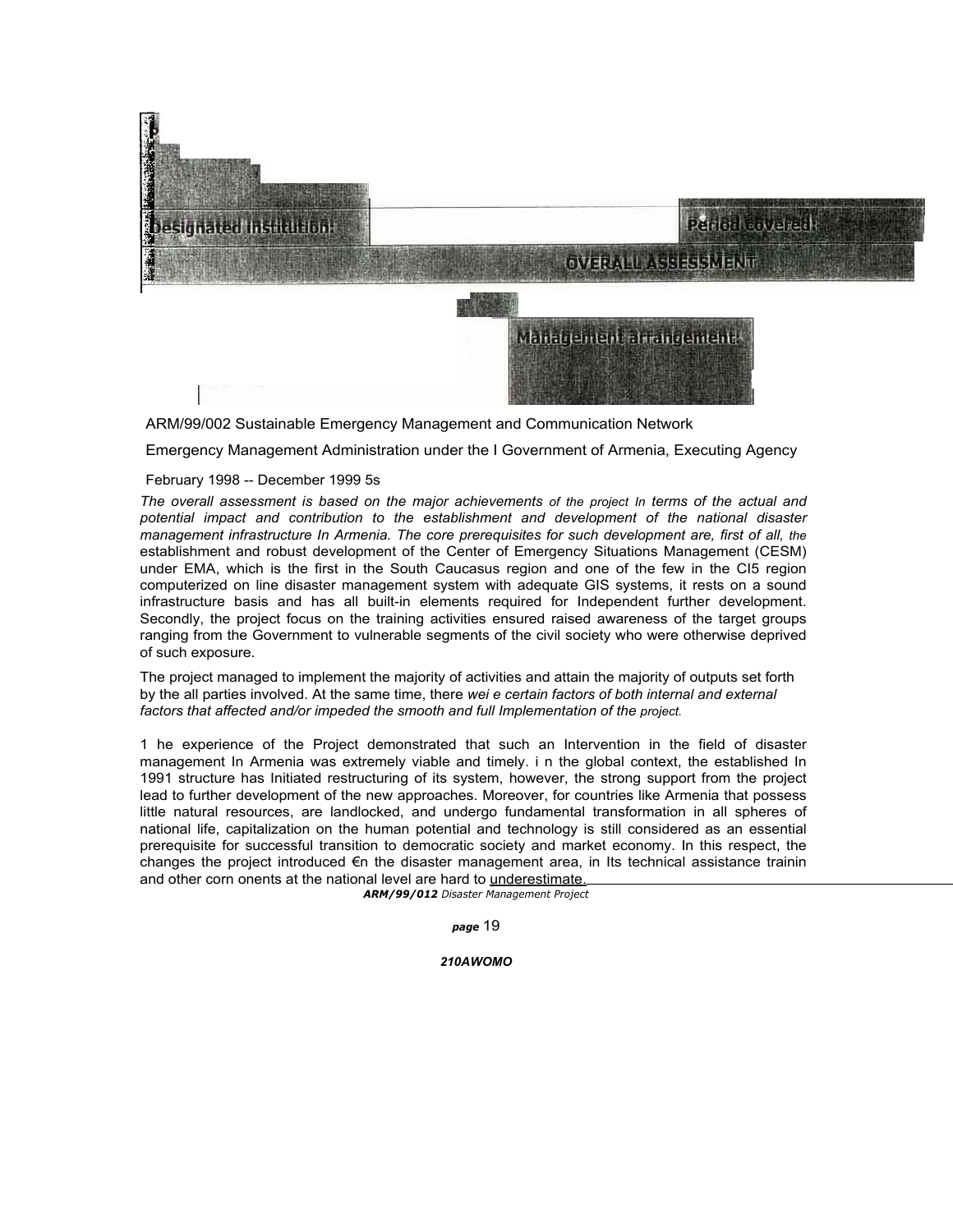| <b>DESCRIPTION</b><br><b>Source of funds</b> | Anni             |
|----------------------------------------------|------------------|
| TRAC(3)                                      | $1999 - 600,000$ |
|                                              | Total: 600,000   |

 $\sim\sim\sim\sim$ \_ .---. -.\_-...- . ~ . . - - - - - - - - - - - - - - - - - - - - . -

1Q@9 '*2*11,4]4 2OOO-11,34O

ł,

*Total' 225,774*

| 35,7% |
|-------|
| 1,2%  |
| 36,9% |

*ARM1e901aDisaster management project*

*page*

*20.04.2000*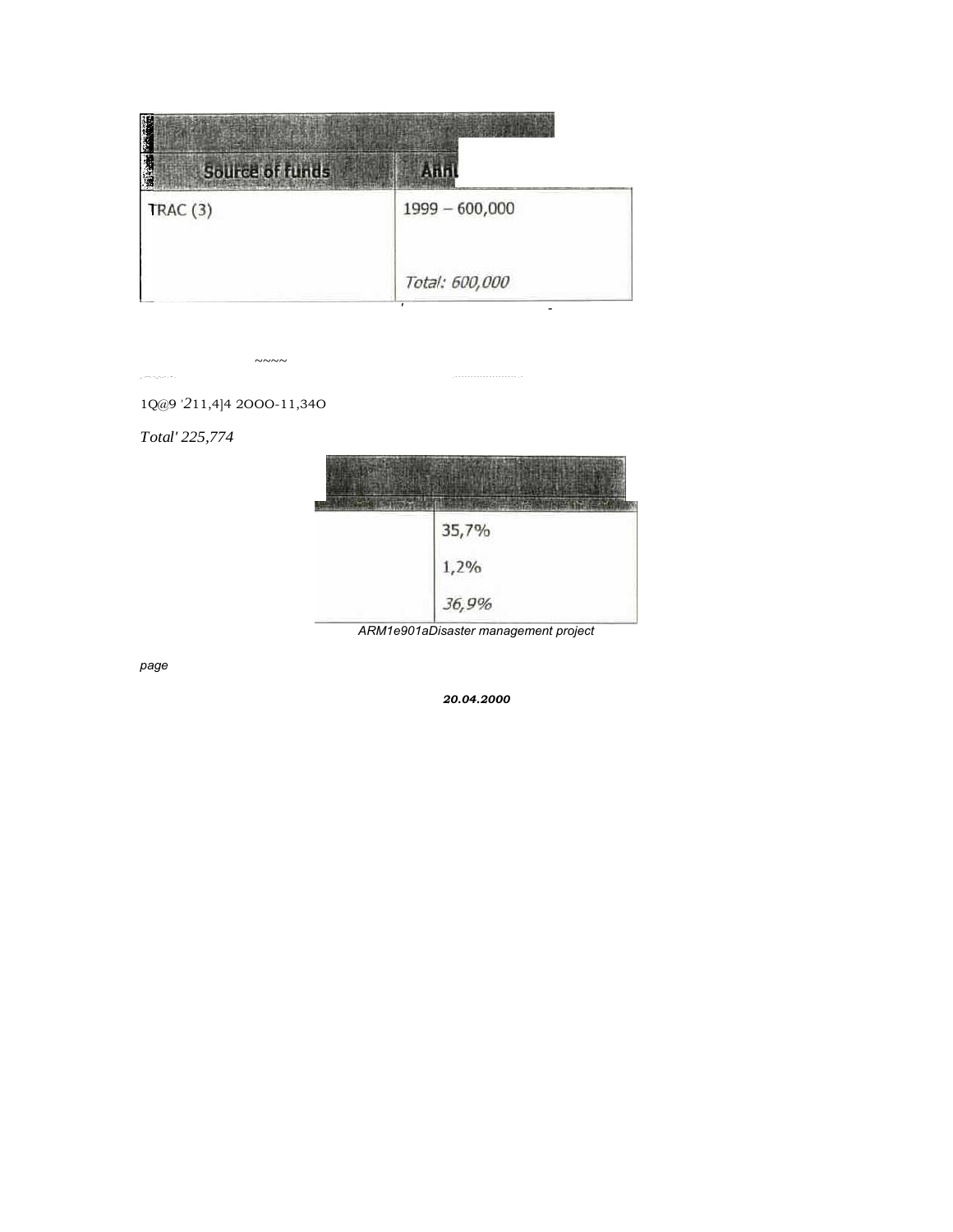|                   |                                                                                                                                                                                                                        | <b>SUMMERY OF RESULTS</b>                                                                                                                |                      |
|-------------------|------------------------------------------------------------------------------------------------------------------------------------------------------------------------------------------------------------------------|------------------------------------------------------------------------------------------------------------------------------------------|----------------------|
| <b>MANAGEMENT</b> | Project Immediate Objectives                                                                                                                                                                                           | Indicators/Officitis                                                                                                                     | Additional direction |
| Obj.1             |                                                                                                                                                                                                                        |                                                                                                                                          |                      |
| Obj. 2            | To assess hazards and risks in<br>Armenia.                                                                                                                                                                             | Creation of hazard and<br>risks maps.                                                                                                    |                      |
|                   | To decrease the vulnerability of<br>population from natural and<br>technological<br>hazards<br>and<br>resulting disasters.<br>!-'urchaso of ddedudle equipment 1or upyrade of naUonal mondorng and observation network | <b>Improved prediction of</b><br>technological<br>hazards<br>local<br>natural<br>and<br>hazards up to 75% of<br>all occurring disasters. |                      |

- Update of existing data base on natural and technological disasters in the region
- Evaluation of the disasters occurred within last ten years for better identification of linkages between disaster precursors and actual events

Development of GIS/software for incorporation of disaster management, monitoring and early warning in automated on line regime with automated support to decision making process in case of occurred disaster

• Regular upgrade of elaborated software and addition of new data into it

(The activity is currently being Implemented under the new project, which Is a continuation of this project)

*ARM/99/012 Disaster Management Project*

*page* 21

#### *20.04.2000*

## **Obi. 3**

To **decrease the risks and the** impacts of future disasters in Armenia by **increased level if preparedness, public** awareness, upgraded early **warning and** information exchange.

**Established center for emergency situation management (CESM).**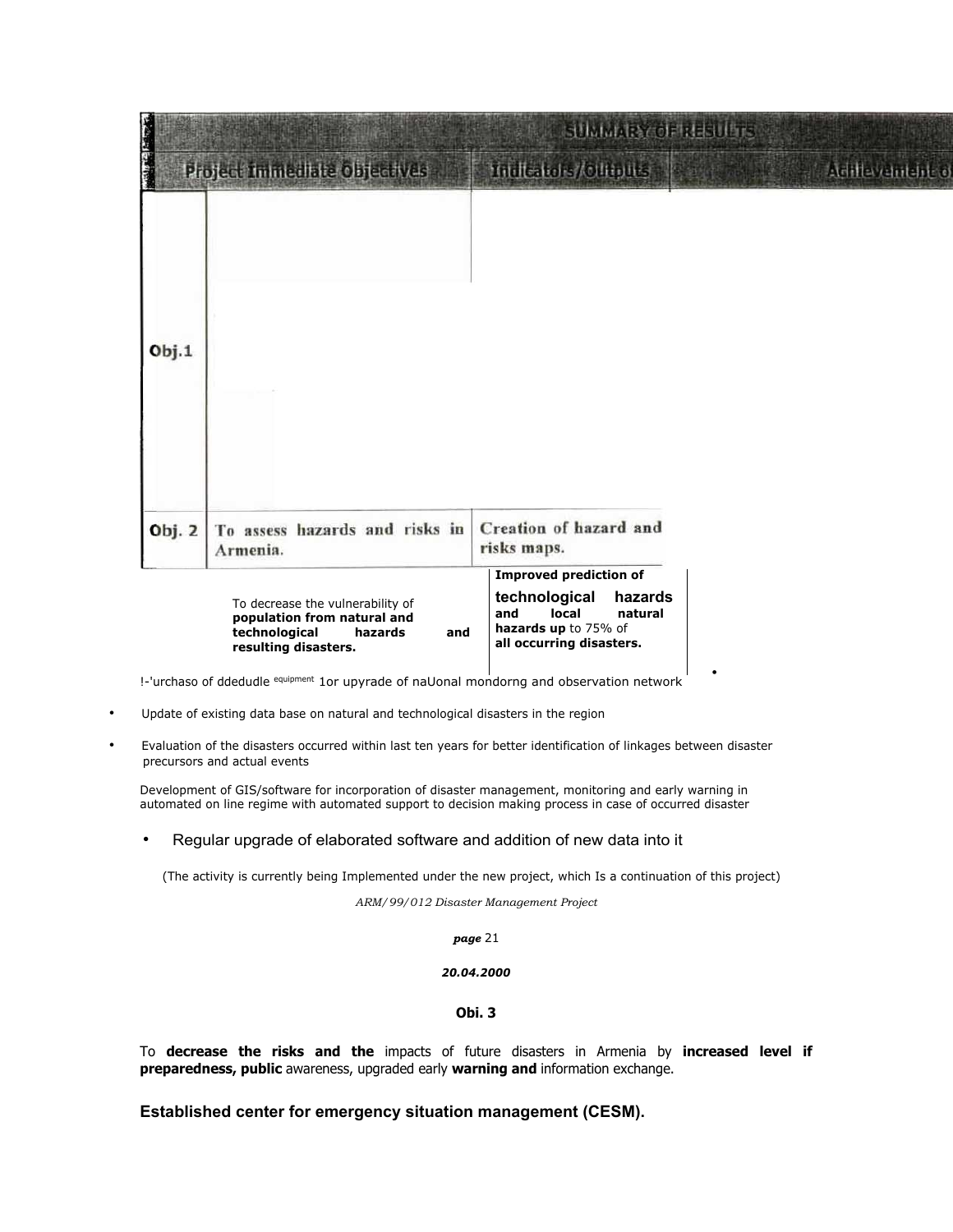**heplny ed early warning system fur different hazards in Armenia.**

## **Decreased vulnerability of territories.**

**Comprehensive public awareness programme focused on involvement of population in disaster response, preparedness and mitigation, prevention, including TV/Radio programs, publications, posters and on-site practical exercises.**

CESM is created with software elaborated, updated and GIS installed Into it.

Automated decision-making procedures are incorporated into the Center's mandate In case of occurred disaster with allocation of responsibilities in case of occurred disaster.

Data base on various types of risks and hazards existing in Armenia is created and being regularly updated.

Local computer network for EMA/CESM is created for better and timely response on occurring hazards and risks and ability to monitor the situation in on line regime.

National early seismic warning system of the National Survey of Seismic Protection (NSSP) has been upgraded with modern sensitive equipment and autonomous means of transformation of seismic data.

Programmes to decrease vulnerability of bridges, underground passages and lineroads in the city of Yerevan were elaborated.

Programmes on decrease of vulnerability of territories adjacent to the city of Ijevan from land slides were elaborated.

Training curricula for different groups of population were elaborated.

"Emergency Channel" TV programme was further developed and equipped with modern means of TV production.

Disaster management training programmes were elaborated and sessions conducted on the national radio channel.

*ARM/99/011 Disaster Management Project*

*page* 22

*20.04.2000*

| <b>Comprehensive disaster</b>                                 | Risk management training sessions for local administration officials in |                          |           |                 |
|---------------------------------------------------------------|-------------------------------------------------------------------------|--------------------------|-----------|-----------------|
| training<br>management                                        | three regions of Armenia and in Yerevan were conducted.                 |                          |           |                 |
| for<br>programme<br>mid/high legovernment officials.<br>level | Reference<br>elaborated.                                                | book on existing hazards | and risks | for Armenia was |

International practical exercise on disaster management with concentration on Nuclear Power Plant was